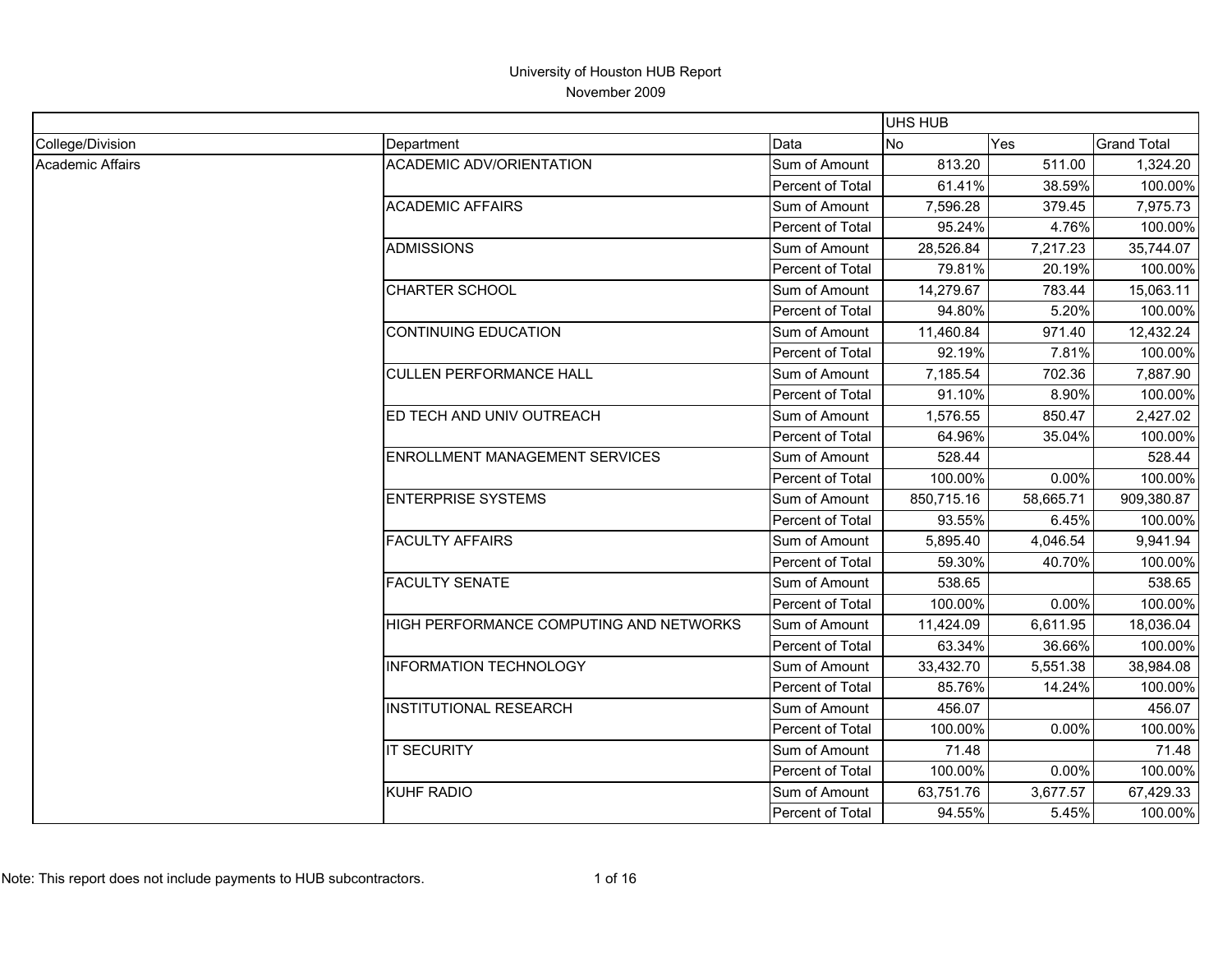|                                   |                                       |                  | UHS HUB       |            |                    |
|-----------------------------------|---------------------------------------|------------------|---------------|------------|--------------------|
| College/Division                  | Department                            | Data             | No.           | Yes        | <b>Grand Total</b> |
| Academic Affairs                  | <b>KUHT TV</b>                        | Sum of Amount    | 43,744.47     | 3,859.28   | 47,603.75          |
|                                   |                                       | Percent of Total | 91.89%        | 8.11%      | 100.00%            |
|                                   | <b>REGISTRATION AND ACADEMIC RECO</b> | Sum of Amount    | 12,843.85     | 163.00     | 13,006.85          |
|                                   |                                       | Percent of Total | 98.75%        | 1.25%      | 100.00%            |
|                                   | SCHOLARSHIPS AND FINANCIAL AID        | Sum of Amount    | 23,691.85     | 4,947.35   | 28,639.20          |
|                                   |                                       | Percent of Total | 82.73%        | 17.27%     | 100.00%            |
|                                   | TECHNOLOGY SUPPORT SERVICES           | Sum of Amount    | 51,843.40     | 99,741.13  | 151,584.53         |
|                                   |                                       | Percent of Total | 34.20%        | 65.80%     | 100.00%            |
|                                   | UH WELCOME CENTER                     | Sum of Amount    | 21,242.95     | 1,942.21   | 23,185.16          |
|                                   |                                       | Percent of Total | 91.62%        | 8.38%      | 100.00%            |
|                                   | UNDERGRADUATE STUDIES                 | Sum of Amount    | 1,218.79      |            | 1,218.79           |
|                                   |                                       | Percent of Total | 100.00%       | 0.00%      | 100.00%            |
| Academic Affairs Sum of Amount    |                                       |                  | 1,192,837.98  | 200,621.47 | 1,393,459.45       |
| Academic Affairs Percent of Total |                                       |                  | 85.60%        | 14.40%     | 100.00%            |
| <b>Administration and Finance</b> | <b>ADMINISTRATION &amp; FINANCE</b>   | Sum of Amount    | 11,641.23     | 1,188.65   | 12,829.88          |
|                                   |                                       | Percent of Total | 90.74%        | 9.26%      | 100.00%            |
|                                   | <b>AUXILIARY SERVICES OPERATIONS</b>  | Sum of Amount    | 330,593.18    |            | 330,593.18         |
|                                   |                                       | Percent of Total | 100.00%       | 0.00%      | 100.00%            |
|                                   | <b>BUDGET</b>                         | Sum of Amount    | 167.82        | 98.38      | 266.20             |
|                                   |                                       | Percent of Total | 63.04%        | 36.96%     | 100.00%            |
|                                   | <b>BUSINESS SERVICES</b>              | Sum of Amount    | 242.32        |            | 242.32             |
|                                   |                                       | Percent of Total | 100.00%       | 0.00%      | 100.00%            |
|                                   | <b>BUSINESS SERVICES OPERATIONS</b>   | Sum of Amount    | 1,584.09      | 1,522.20   | 3,106.29           |
|                                   |                                       | Percent of Total | 51.00%        | 49.00%     | 100.00%            |
|                                   | ENVIRONMENTAL HEALTH RISK MGMT        | Sum of Amount    | 24,427.57     | 248.07     | 24,675.64          |
|                                   |                                       | Percent of Total | 98.99%        | 1.01%      | 100.00%            |
|                                   | <b>FACILITIES &amp; PLANNING</b>      | Sum of Amount    | 10,391,417.32 | 564,919.23 | 10,956,336.55      |
|                                   |                                       | Percent of Total | 94.84%        | 5.16%      | 100.00%            |
|                                   | <b>FINANCE</b>                        | Sum of Amount    | 28,325.62     | 2,535.45   | 30,861.07          |
|                                   |                                       | Percent of Total | 91.78%        | 8.22%      | 100.00%            |
|                                   | <b>FINANCIAL REPORTING</b>            | Sum of Amount    | 41.98         |            | 41.98              |
|                                   |                                       | Percent of Total | 100.00%       | 0.00%      | 100.00%            |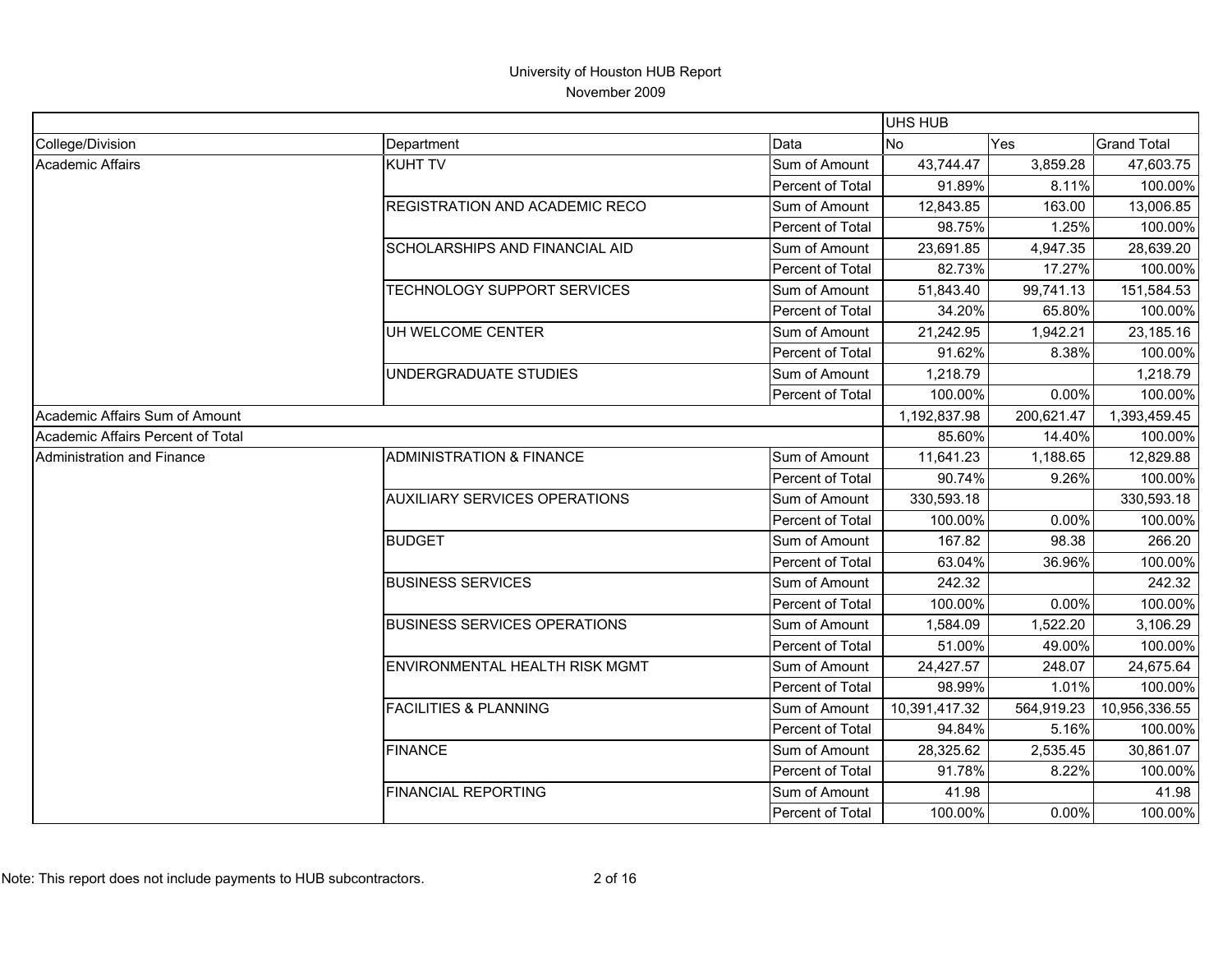|                            |                                                |                  | <b>UHS HUB</b> |           |                    |
|----------------------------|------------------------------------------------|------------------|----------------|-----------|--------------------|
| College/Division           | Department                                     | Data             | <b>No</b>      | Yes       | <b>Grand Total</b> |
| Administration and Finance | <b>HUMAN RESOURCES</b>                         | Sum of Amount    | 5,530.38       | 1,260.68  | 6,791.06           |
|                            |                                                | Percent of Total | 81.44%         | 18.56%    | 100.00%            |
|                            | <b>IINST - ADMINISTRATION &amp; FINANCE</b>    | Sum of Amount    | 490.47         |           | 490.47             |
|                            |                                                | Percent of Total | 100.00%        | 0.00%     | 100.00%            |
|                            | <b>INST - BUSINESS SERVICES</b>                | Sum of Amount    | 267,760.93     |           | 267,760.93         |
|                            |                                                | Percent of Total | 100.00%        | 0.00%     | 100.00%            |
|                            | <b>INST - FINANCE</b>                          | Sum of Amount    | 8,570.25       |           | 8,570.25           |
|                            |                                                | Percent of Total | 100.00%        | 0.00%     | 100.00%            |
|                            | <b>INST - FINANCIAL ACCOUNTING</b>             | Sum of Amount    | 1,125.65       |           | 1,125.65           |
|                            |                                                | Percent of Total | 100.00%        | 0.00%     | 100.00%            |
|                            | ONE CARD PROGRAM                               | Sum of Amount    | 1,443.00       |           | 1,443.00           |
|                            |                                                | Percent of Total | 100.00%        | 0.00%     | 100.00%            |
|                            | <b>PARKING &amp; TRANSPORTATION OPERATIONS</b> | Sum of Amount    | 211,981.80     | 1,761.36  | 213,743.16         |
|                            |                                                | Percent of Total | 99.18%         | 0.82%     | 100.00%            |
|                            | PHY PLANT-ADMINISTRATION                       | Sum of Amount    | 101,378.21     | 10,118.21 | 111,496.42         |
|                            |                                                | Percent of Total | 90.93%         | 9.07%     | 100.00%            |
|                            | PHY PLANT-AUTOMOTIVE                           | Sum of Amount    | 11,952.57      | 1,533.35  | 13,485.92          |
|                            |                                                | Percent of Total | 88.63%         | 11.37%    | 100.00%            |
|                            | PHY PLANT-BLDG MAINT                           | Sum of Amount    | 35,094.94      | 9,384.44  | 44,479.38          |
|                            |                                                | Percent of Total | 78.90%         | 21.10%    | 100.00%            |
|                            | PHY PLANT-CUSTODIAL SVCS                       | Sum of Amount    | 2,586.84       |           | 2,586.84           |
|                            |                                                | Percent of Total | 100.00%        | 0.00%     | 100.00%            |
|                            | PHY PLANT-GROUNDS MAINT                        | Sum of Amount    | 9,365.40       | 80.00     | 9,445.40           |
|                            |                                                | Percent of Total | 99.15%         | 0.85%     | 100.00%            |
|                            | PHY PLANT-SOLID WASTE                          | Sum of Amount    | 1,886.56       |           | 1,886.56           |
|                            |                                                | Percent of Total | 100.00%        | 0.00%     | 100.00%            |
|                            | <b>PHY PLANT-UTILITIES</b>                     | Sum of Amount    | 44,641.20      | 6,237.28  | 50,878.48          |
|                            |                                                | Percent of Total | 87.74%         | 12.26%    | 100.00%            |
|                            | <b>POLICE</b>                                  | Sum of Amount    | 20,462.71      | 12,798.58 | 33,261.29          |
|                            |                                                | Percent of Total | 61.52%         | 38.48%    | 100.00%            |
|                            | POSTAL SERVICES OPERATIONS                     | Sum of Amount    | 15,932.70      | 2,289.65  | 18,222.35          |
|                            |                                                | Percent of Total | 87.43%         | 12.57%    | 100.00%            |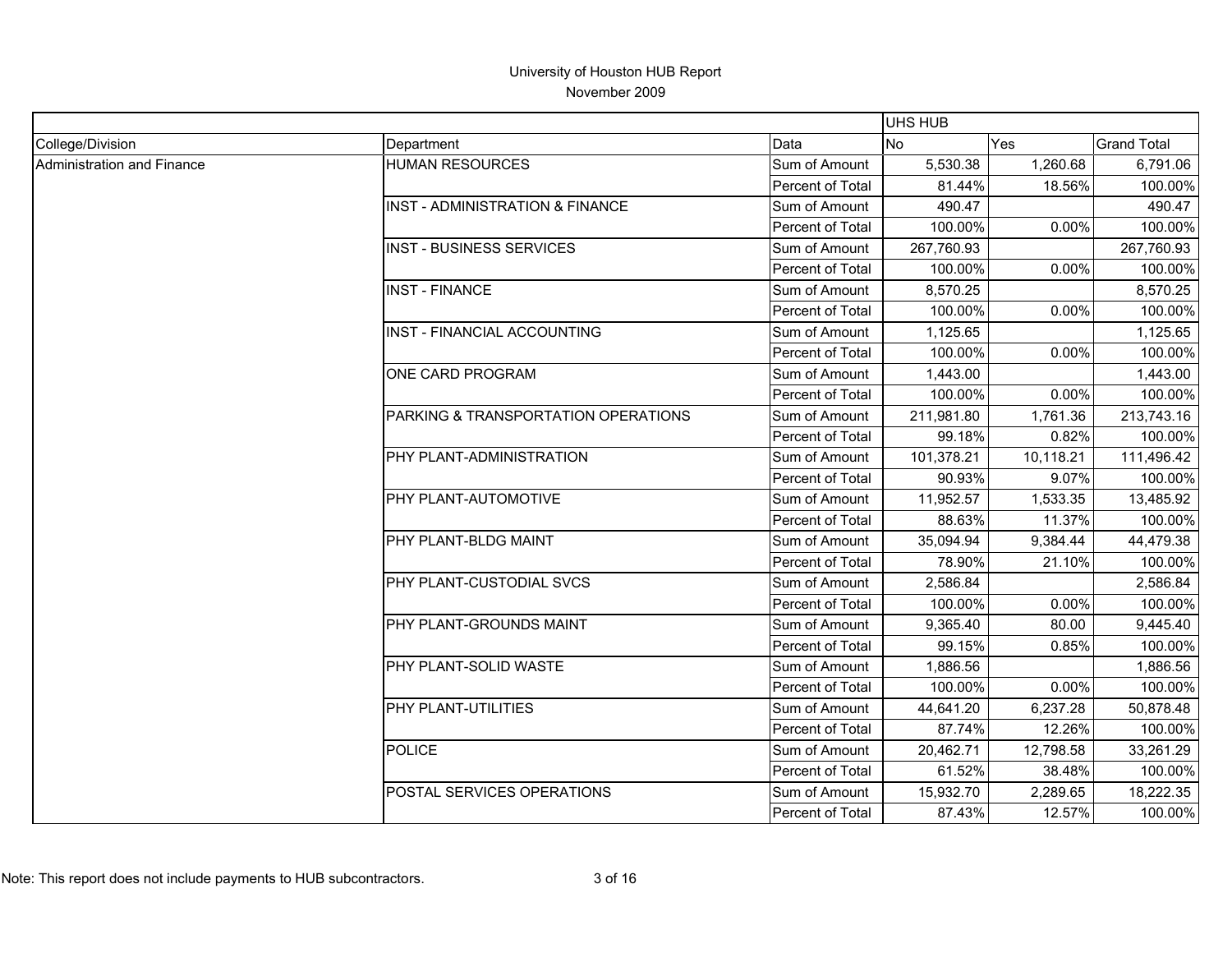|                                             |                                       |                  | UHS HUB       |            |                    |
|---------------------------------------------|---------------------------------------|------------------|---------------|------------|--------------------|
| College/Division                            | Department                            | Data             | <b>No</b>     | <b>Yes</b> | <b>Grand Total</b> |
| Administration and Finance                  | PRINTING OPERATIONS                   | Sum of Amount    | 15,049.33     | 2,055.62   | 17,104.95          |
|                                             |                                       | Percent of Total | 87.98%        | 12.02%     | 100.00%            |
|                                             | STUDENT FINANCIAL SERVICES            | Sum of Amount    | 12,105.44     | 3,674.03   | 15,779.47          |
|                                             |                                       | Percent of Total | 76.72%        | 23.28%     | 100.00%            |
|                                             | UNIV PROPERTY SERVICES OPERATIONS     | Sum of Amount    | 119,529.58    |            | 119,529.58         |
|                                             |                                       | Percent of Total | 100.00%       | 0.00%      | 100.00%            |
| Administration and Finance Sum of Amount    |                                       |                  | 11,675,329.09 | 621,705.18 | 12,297,034.27      |
| Administration and Finance Percent of Total |                                       |                  | 94.94%        | 5.06%      | 100.00%            |
| Architecture                                | <b>DEAN, ARCHITECTURE</b>             | Sum of Amount    | 369,078.57    | 4,344.38   | 373,422.95         |
|                                             |                                       | Percent of Total | 98.84%        | 1.16%      | 100.00%            |
| Architecture Sum of Amount                  |                                       |                  | 369,078.57    | 4,344.38   | 373,422.95         |
| Architecture Percent of Total               |                                       |                  | 98.84%        | 1.16%      | 100.00%            |
| <b>Athletics</b>                            | <b>INTERCOLLEGIATE ATHLETICS</b>      | Sum of Amount    | 475,273.40    | 81,441.71  | 556,715.11         |
|                                             |                                       | Percent of Total | 85.37%        | 14.63%     | 100.00%            |
| Athletics Sum of Amount                     |                                       |                  | 475,273.40    | 81,441.71  | 556,715.11         |
| Athletics Percent of Total                  |                                       |                  | 85.37%        | 14.63%     | 100.00%            |
| <b>Business Administration</b>              | ACCOUNTANCY AND TAXATION              | Sum of Amount    | 6,183.30      | 1,247.54   | 7,430.84           |
|                                             |                                       | Percent of Total | 83.21%        | 16.79%     | 100.00%            |
|                                             | <b>BAUER CAREER SERVICES CTR</b>      | Sum of Amount    | 18,448.45     | 2,007.99   | 20,456.44          |
|                                             |                                       | Percent of Total | 90.18%        | 9.82%      | 100.00%            |
|                                             | <b>BAUER COMMUNICATIONS</b>           | Sum of Amount    | 61,489.86     |            | 61,489.86          |
|                                             |                                       | Percent of Total | 100.00%       | 0.00%      | 100.00%            |
|                                             | <b>BAUER DIVISION OF TECHNOLOGY</b>   | Sum of Amount    | 13,151.18     |            | 13,151.18          |
|                                             |                                       | Percent of Total | 100.00%       | 0.00%      | 100.00%            |
|                                             | DEAN, BUSINESS ADMINISTRATION         | Sum of Amount    | 29,830.36     | 16,223.02  | 46,053.38          |
|                                             |                                       | Percent of Total | 64.77%        | 35.23%     | 100.00%            |
|                                             | <b>DECISION AND INFORMATION SCIEN</b> | Sum of Amount    | 3,112.29      | 526.44     | 3,638.73           |
|                                             |                                       | Percent of Total | 85.53%        | 14.47%     | 100.00%            |
|                                             | <b>EXECUTIVE DEGREE PROGRAMS</b>      | Sum of Amount    | 29,858.56     | 17,051.79  | 46,910.35          |
|                                             |                                       | Percent of Total | 63.65%        | 36.35%     | 100.00%            |
|                                             | <b>FINANCE-BUS ADMIN</b>              | Sum of Amount    | 4,552.66      |            | 4,552.66           |
|                                             |                                       | Percent of Total | 100.00%       | 0.00%      | 100.00%            |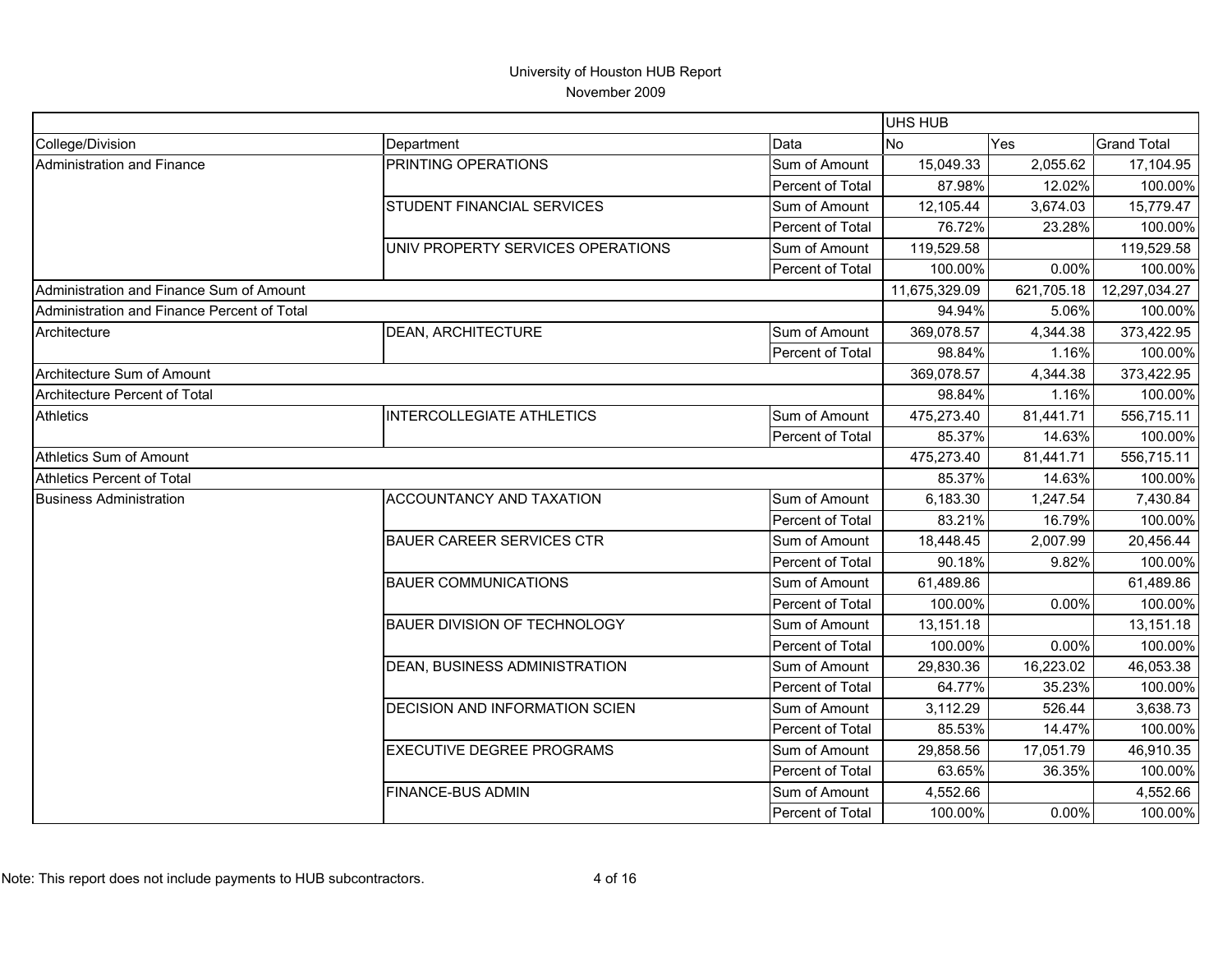|                                          |                                       |                         | <b>UHS HUB</b> |              |                    |
|------------------------------------------|---------------------------------------|-------------------------|----------------|--------------|--------------------|
| College/Division                         | Department                            | Data                    | No             | Yes          | <b>Grand Total</b> |
| <b>Business Administration</b>           | <b>GLOBAL ENERGY MGMT INST</b>        | Sum of Amount           | 316.70         |              | 316.70             |
|                                          |                                       | Percent of Total        | 100.00%        | 0.00%        | 100.00%            |
|                                          | <b>MANAGEMENT</b>                     | Sum of Amount           | 2,028.29       | 679.59       | 2,707.88           |
|                                          |                                       | Percent of Total        | 74.90%         | 25.10%       | 100.00%            |
|                                          | MARKETING-BUS ADMIN                   | Sum of Amount           | 1,446.69       | 672.80       | 2,119.49           |
|                                          |                                       | Percent of Total        | 68.26%         | 31.74%       | 100.00%            |
|                                          | <b>MBA STUDENT SERVICES CENTER</b>    | Sum of Amount           |                | 432.91       | 432.91             |
|                                          |                                       | <b>Percent of Total</b> | $0.00\%$       | 100.00%      | 100.00%            |
|                                          | SALES EXCELLENCE INSTITUTE            | Sum of Amount           | 5,738.17       |              | 5,738.17           |
|                                          |                                       | Percent of Total        | 100.00%        | 0.00%        | 100.00%            |
|                                          | SMALL BUSINESS DEV CENTER             | Sum of Amount           | 37,137.90      | (12, 836.13) | 24,301.77          |
|                                          |                                       | Percent of Total        | 152.82%        | $-52.82%$    | 100.00%            |
|                                          | UNDERGRAD BUSINESS PROG               | Sum of Amount           | 19,128.68      | (64.42)      | 19,064.26          |
|                                          |                                       | Percent of Total        | 100.34%        | $-0.34%$     | 100.00%            |
|                                          | <b>WOLFF CTR FOR ENTREPRENEURSHIP</b> | Sum of Amount           | 3,948.68       | 688.77       | 4,637.45           |
|                                          |                                       | Percent of Total        | 85.15%         | 14.85%       | 100.00%            |
| Business Administration Sum of Amount    |                                       |                         | 236,371.77     | 26,630.30    | 263,002.07         |
| Business Administration Percent of Total |                                       |                         | 89.87%         | 10.13%       | 100.00%            |
| Chancellor/President                     | <b>AFFIRMATIVE ACTION</b>             | Sum of Amount           | 2,833.00       | 125.92       | 2,958.92           |
|                                          |                                       | <b>Percent of Total</b> | 95.74%         | 4.26%        | 100.00%            |
|                                          | <b>PRESIDENT</b>                      | Sum of Amount           | 11,721.78      | 2,455.76     | 14,177.54          |
|                                          |                                       | Percent of Total        | 82.68%         | 17.32%       | 100.00%            |
| Chancellor/President Sum of Amount       |                                       |                         | 14,554.78      | 2,581.68     | 17,136.46          |
| Chancellor/President Percent of Total    |                                       |                         | 84.93%         | 15.07%       | 100.00%            |
| Education                                | CENTER FOR INFO TECH IN EDUCATION     | Sum of Amount           | 8,742.22       | 1,268.00     | 10,010.22          |
|                                          |                                       | Percent of Total        | 87.33%         | 12.67%       | 100.00%            |
|                                          | CONSISTENCY MGMT & COOP DISCIP        | Sum of Amount           | 6,729.45       | 4,190.00     | 10,919.45          |
|                                          |                                       | Percent of Total        | 61.63%         | 38.37%       | 100.00%            |
|                                          | <b>CURRICULUM AND INSTRUCTION</b>     | Sum of Amount           | 11,666.92      | 9,508.87     | 21,175.79          |
|                                          |                                       | Percent of Total        | 55.10%         | 44.90%       | 100.00%            |
|                                          | <b>DEAN, EDUCATION</b>                | Sum of Amount           | 51,315.51      | 3,236.67     | 54,552.18          |
|                                          |                                       | Percent of Total        | 94.07%         | 5.93%        | 100.00%            |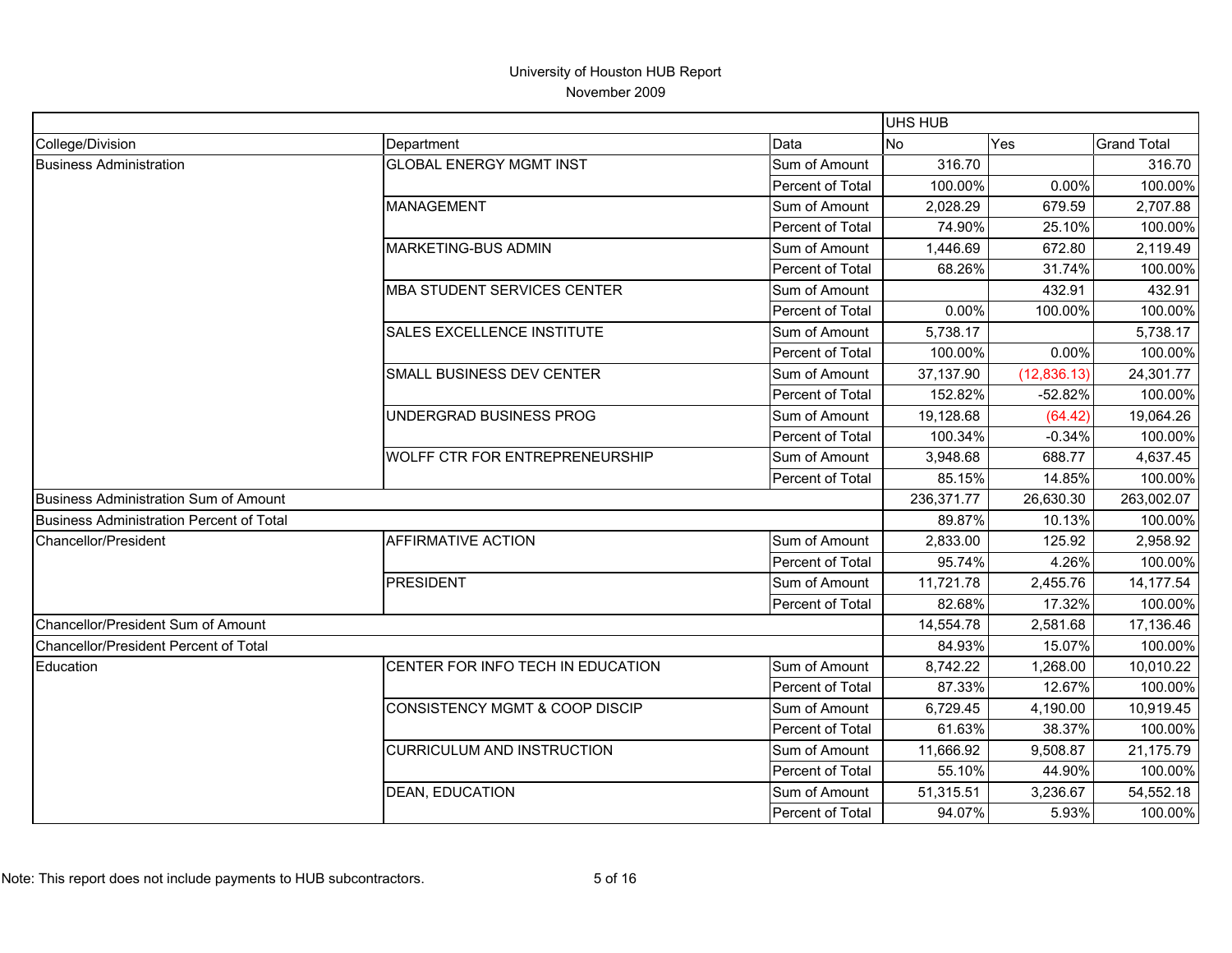|                                   |                                |                  | UHS HUB    |            |                    |
|-----------------------------------|--------------------------------|------------------|------------|------------|--------------------|
| College/Division                  | Department                     | Data             | <b>No</b>  | <b>Yes</b> | <b>Grand Total</b> |
| Education                         | EDU. LEADERSHIP & CULTURAL STU | Sum of Amount    | 466.19     | 70.15      | 536.34             |
|                                   |                                | Percent of Total | 86.92%     | 13.08%     | 100.00%            |
|                                   | EDUCATIONAL PSYCHOLOGY         | Sum of Amount    | 1,851.13   | 3,801.54   | 5,652.67           |
|                                   |                                | Percent of Total | 32.75%     | 67.25%     | 100.00%            |
|                                   | HEALTH AND HUMAN PERFORMANCE   | Sum of Amount    | 31,706.99  | 4,901.91   | 36,608.90          |
|                                   |                                | Percent of Total | 86.61%     | 13.39%     | 100.00%            |
|                                   | INSTITUTE FOR URBAN EDUCATION  | Sum of Amount    | 10,802.24  | 465.40     | 11,267.64          |
|                                   |                                | Percent of Total | 95.87%     | 4.13%      | 100.00%            |
|                                   | <b>OBESITY RESEARCH CENTER</b> | Sum of Amount    | 46.73      | 10.99      | 57.72              |
|                                   |                                | Percent of Total | 80.96%     | 19.04%     | 100.00%            |
| <b>Education Sum of Amount</b>    |                                |                  | 123,327.38 | 27,453.53  | 150,780.91         |
| <b>Education Percent of Total</b> |                                |                  | 81.79%     | 18.21%     | 100.00%            |
| Engineering                       | <b>BIOMEDICAL ENGINEERING</b>  | Sum of Amount    | 1,551.95   |            | 1,551.95           |
|                                   |                                | Percent of Total | 100.00%    | 0.00%      | 100.00%            |
|                                   | CENTER FOR NANOMAGNETIC SYSTEM | Sum of Amount    | 564.48     |            | 564.48             |
|                                   |                                | Percent of Total | 100.00%    | 0.00%      | 100.00%            |
|                                   | <b>CHEMICAL ENGINEERING</b>    | Sum of Amount    | 453,800.53 | 11,795.28  | 465,595.81         |
|                                   |                                | Percent of Total | 97.47%     | 2.53%      | 100.00%            |
|                                   | <b>CIVIL ENGINEERING</b>       | Sum of Amount    | 29,348.46  | 1,403.75   | 30,752.21          |
|                                   |                                | Percent of Total | 95.44%     | 4.56%      | 100.00%            |
|                                   | CTR FOR INNOVATIVE GROUTING    | Sum of Amount    | 239.74     | 84.10      | 323.84             |
|                                   |                                | Percent of Total | 74.03%     | 25.97%     | 100.00%            |
|                                   | <b>DEAN, ENGINEERING</b>       | Sum of Amount    | 37,425.80  | 22,582.78  | 60,008.58          |
|                                   |                                | Percent of Total | 62.37%     | 37.63%     | 100.00%            |
|                                   | ELECTRICAL ENGINEERING         | Sum of Amount    | 34,870.75  | 612.65     | 35,483.40          |
|                                   |                                | Percent of Total | 98.27%     | 1.73%      | 100.00%            |
|                                   | <b>ENGINEERING SERVICES</b>    | Sum of Amount    | 1,187.18   |            | 1,187.18           |
|                                   |                                | Percent of Total | 100.00%    | 0.00%      | 100.00%            |
|                                   | <b>INDUSTRIAL ENGINEERING</b>  | Sum of Amount    | 4,853.78   | 595.88     | 5,449.66           |
|                                   |                                | Percent of Total | 89.07%     | 10.93%     | 100.00%            |
|                                   | <b>MECHANICAL ENGINEERING</b>  | Sum of Amount    | 19,909.26  | 4,619.83   | 24,529.09          |
|                                   |                                | Percent of Total | 81.17%     | 18.83%     | 100.00%            |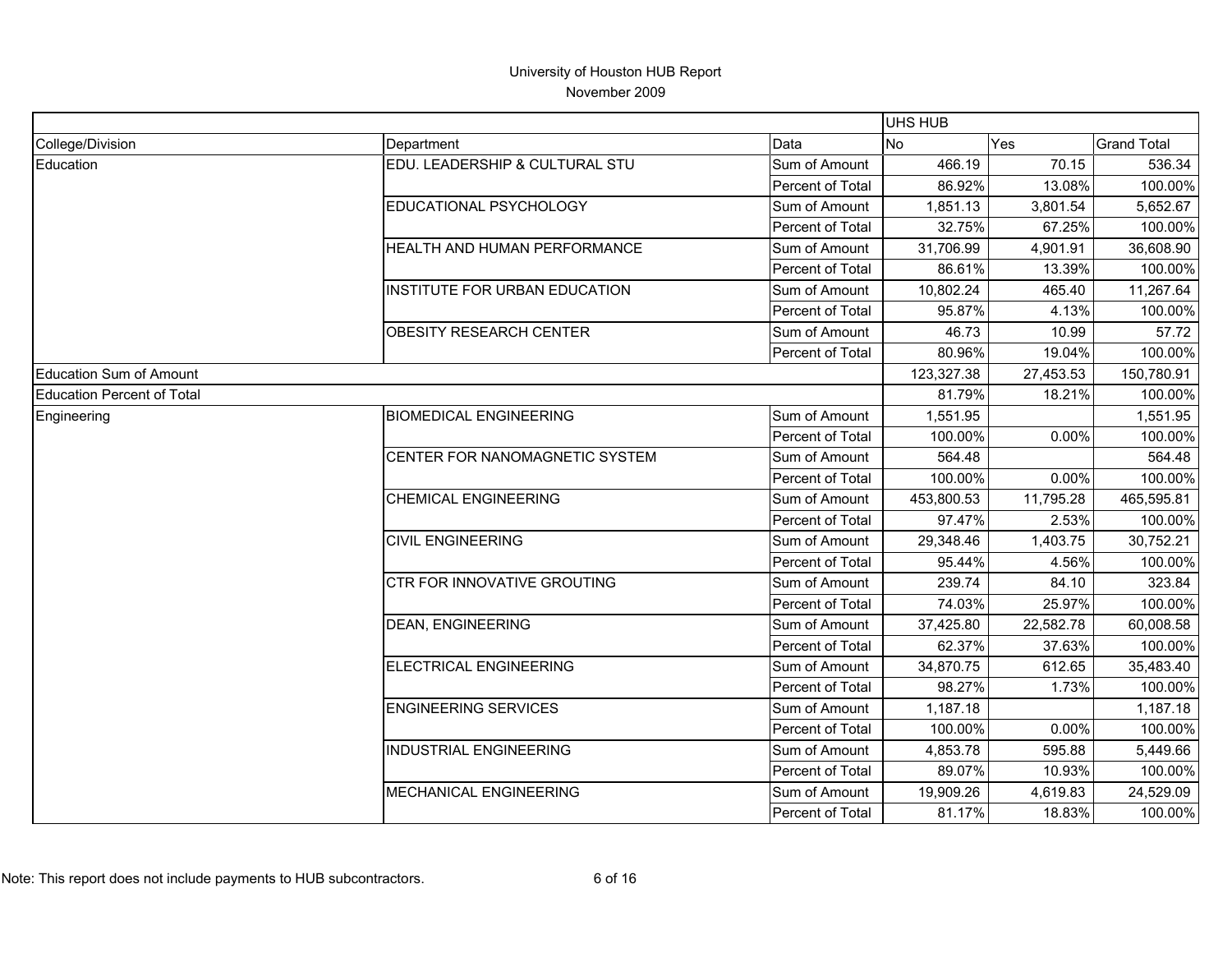|                                                  |                                            |                  | UHS HUB        |           |                    |
|--------------------------------------------------|--------------------------------------------|------------------|----------------|-----------|--------------------|
| College/Division                                 | Department                                 | Data             | N <sub>o</sub> | Yes       | <b>Grand Total</b> |
| Engineering Sum of Amount                        |                                            |                  | 583,751.93     | 41,694.27 | 625,446.20         |
| Engineering Percent of Total                     |                                            |                  | 93.33%         | 6.67%     | 100.00%            |
| <b>Graduate College of Social Work</b>           | ADMISSIONS-GCSW                            | Sum of Amount    | 5,000.00       | 23.32     | 5,023.32           |
|                                                  |                                            | Percent of Total | 99.54%         | 0.46%     | 100.00%            |
|                                                  | <b>ALUMNI &amp; CAREER SERVICES</b>        | Sum of Amount    | 42.00          | 150.30    | 192.30             |
|                                                  |                                            | Percent of Total | 21.84%         | 78.16%    | 100.00%            |
|                                                  | <b>AMERICAN HUMANICS</b>                   | Sum of Amount    |                | 181.54    | 181.54             |
|                                                  |                                            | Percent of Total | 0.00%          | 100.00%   | 100.00%            |
|                                                  | CHILD & FAMILY CTR FOR INNOVATIVE RESEARCH | Sum of Amount    | 8,607.76       | 1,650.34  | 10,258.10          |
|                                                  |                                            | Percent of Total | 83.91%         | 16.09%    | 100.00%            |
|                                                  | CTR DRUG & SOCIAL POLICY RESRC             | Sum of Amount    | 7,585.33       | 18,048.08 | 25,633.41          |
|                                                  |                                            | Percent of Total | 29.59%         | 70.41%    | 100.00%            |
|                                                  | <b>DEAN, SOCIAL WORK</b>                   | Sum of Amount    | 1,523.28       | 1,456.79  | 2,980.07           |
|                                                  |                                            | Percent of Total | 51.12%         | 48.88%    | 100.00%            |
|                                                  | <b>GCSW STUDENT SERVICES</b>               | Sum of Amount    |                | 76.78     | 76.78              |
|                                                  |                                            | Percent of Total | 0.00%          | 100.00%   | 100.00%            |
|                                                  | <b>GULEN INSTITUTE</b>                     | Sum of Amount    | 529.43         |           | 529.43             |
|                                                  |                                            | Percent of Total | 100.00%        | 0.00%     | 100.00%            |
|                                                  | JODY WILLIAMS CENTER                       | Sum of Amount    | 68.00          | 333.73    | 401.73             |
|                                                  |                                            | Percent of Total | 16.93%         | 83.07%    | 100.00%            |
|                                                  | OFFICE FOR DRUG & SOCIAL POLICY RESEARCH   | Sum of Amount    | 1,274.00       |           | 1,274.00           |
|                                                  |                                            | Percent of Total | 100.00%        | 0.00%     | 100.00%            |
|                                                  | OFFICE OF COMMUNITY PROJECTS               | Sum of Amount    | 6,584.06       | 2,662.39  | 9,246.45           |
|                                                  |                                            | Percent of Total | 71.21%         | 28.79%    | 100.00%            |
| Graduate College of Social Work Sum of Amount    |                                            |                  | 31,213.86      | 24,583.27 | 55,797.13          |
| Graduate College of Social Work Percent of Total |                                            |                  | 55.94%         | 44.06%    | 100.00%            |
| <b>Honors College</b>                            | DEAN, HONORS COLLEGE                       | Sum of Amount    | 10,618.42      | 2,475.43  | 13,093.85          |
|                                                  |                                            | Percent of Total | 81.09%         | 18.91%    | 100.00%            |
|                                                  | HOUSTON TEACHERS INSTITUTE                 | Sum of Amount    | 404.94         | 46.64     | 451.58             |
|                                                  |                                            | Percent of Total | 89.67%         | 10.33%    | 100.00%            |
| Honors College Sum of Amount                     |                                            |                  | 11,023.36      | 2,522.07  | 13,545.43          |
| Honors College Percent of Total                  |                                            |                  | 81.38%         | 18.62%    | 100.00%            |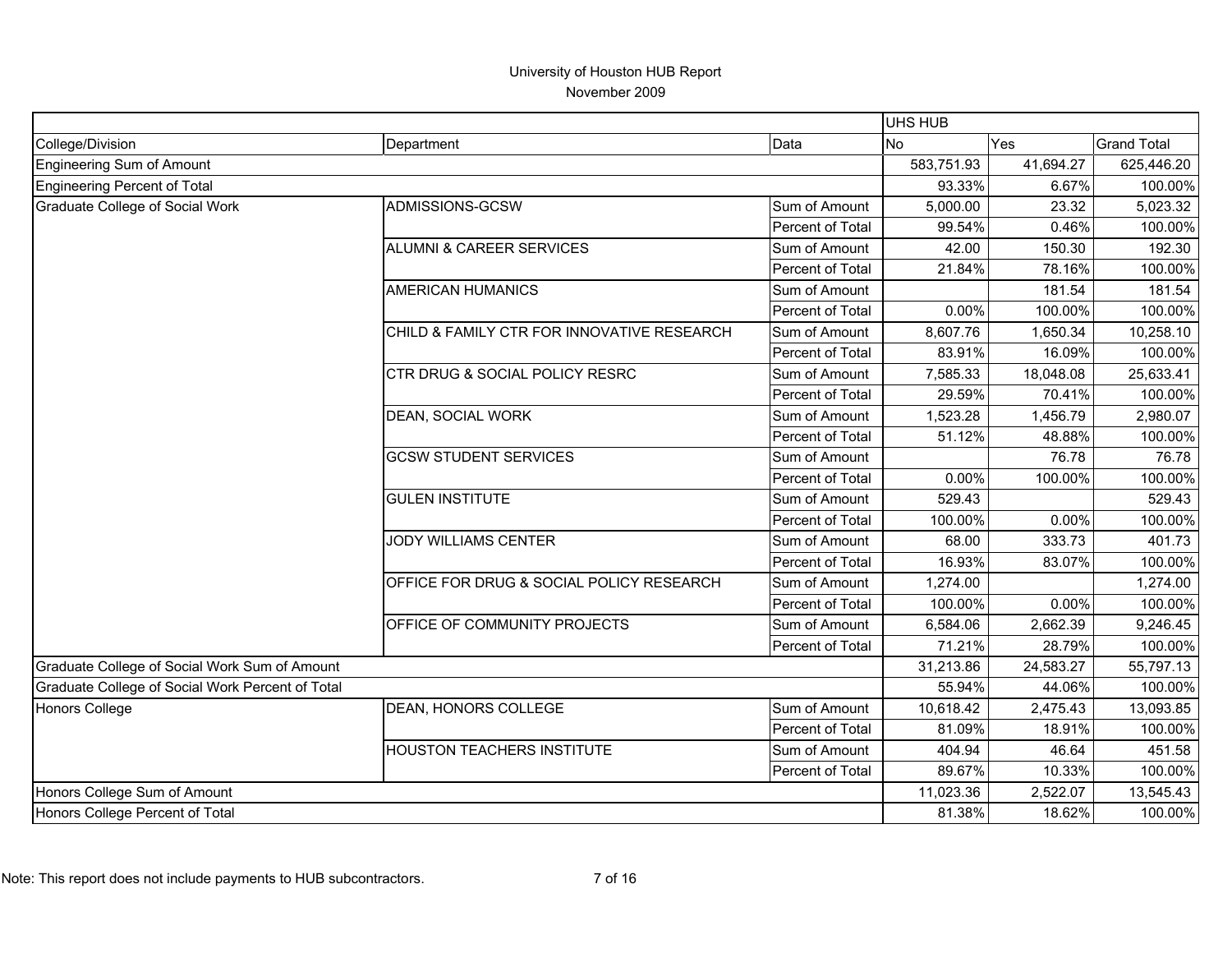|                                                  |                                 |                  | UHS HUB               |           |                    |
|--------------------------------------------------|---------------------------------|------------------|-----------------------|-----------|--------------------|
| College/Division                                 | Department                      | Data             | N <sub>o</sub><br>Yes |           | <b>Grand Total</b> |
| Hotel and Restaurant Management                  | DEAN, HOTEL & RESTAURANT MANAG  | Sum of Amount    | 3,388.52              | 38,460.00 | 41,848.52          |
|                                                  |                                 | Percent of Total | 8.10%                 | 91.90%    | 100.00%            |
|                                                  | HOTEL AND RESTAURANT MANAGEMENT | Sum of Amount    | 41,748.86             | 25,551.63 | 67,300.49          |
|                                                  |                                 | Percent of Total | 62.03%                | 37.97%    | 100.00%            |
| Hotel and Restaurant Management Sum of Amount    |                                 |                  | 45,137.38             | 64,011.63 | 109,149.01         |
| Hotel and Restaurant Management Percent of Total |                                 |                  | 41.35%                | 58.65%    | 100.00%            |
| Law Center                                       | ASSOCIATE DEAN, LAW             | Sum of Amount    | 24.96                 | 9.99      | 34.95              |
|                                                  |                                 | Percent of Total | 71.42%                | 28.58%    | 100.00%            |
|                                                  | <b>BLAKELEY INSTITUTE</b>       | Sum of Amount    | 2,190.31              | 161.66    | 2,351.97           |
|                                                  |                                 | Percent of Total | 93.13%                | 6.87%     | 100.00%            |
|                                                  | <b>BUSINESS SERVICES, LAW</b>   | Sum of Amount    | 2,238.90              | 3,507.52  | 5,746.42           |
|                                                  |                                 | Percent of Total | 38.96%                | 61.04%    | 100.00%            |
|                                                  | CAREER SERVICES, LAW            | Sum of Amount    | 2,308.07              | 5,088.68  | 7,396.75           |
|                                                  |                                 | Percent of Total | 31.20%                | 68.80%    | 100.00%            |
|                                                  | DEAN, LAW                       | Sum of Amount    |                       | 305.73    | 305.73             |
|                                                  |                                 | Percent of Total | 0.00%                 | 100.00%   | 100.00%            |
|                                                  | <b>EXTERNAL AFFAIRS, LAW</b>    | Sum of Amount    | 507.17                | 174.90    | 682.07             |
|                                                  |                                 | Percent of Total | 74.36%                | 25.64%    | 100.00%            |
|                                                  | <b>FACILITIES, LAW</b>          | Sum of Amount    | 7,939.97              | 4,081.25  | 12,021.22          |
|                                                  |                                 | Percent of Total | 66.05%                | 33.95%    | 100.00%            |
|                                                  | <b>FACULTY SUPPORT LAW</b>      | Sum of Amount    |                       | 273.45    | 273.45             |
|                                                  |                                 | Percent of Total | 0.00%                 | 100.00%   | 100.00%            |
|                                                  | <b>IHELG</b>                    | Sum of Amount    | 22.70                 |           | 22.70              |
|                                                  |                                 | Percent of Total | 100.00%               | 0.00%     | 100.00%            |
|                                                  | LAW                             | Sum of Amount    | 125.78                |           | 125.78             |
|                                                  |                                 | Percent of Total | 100.00%               | 0.00%     | 100.00%            |
|                                                  | LAW INFORMATION TECHNOLOGY      | Sum of Amount    | 11,774.03             | 5,159.00  | 16,933.03          |
|                                                  |                                 | Percent of Total | 69.53%                | 30.47%    | 100.00%            |
|                                                  | <b>LAW LIBRARY</b>              | Sum of Amount    | 23,389.52             | 153.70    | 23,543.22          |
|                                                  |                                 | Percent of Total | 99.35%                | 0.65%     | 100.00%            |
|                                                  | LEGAL AID CLINIC, LAW           | Sum of Amount    | 1,558.00              | 323.00    | 1,881.00           |
|                                                  |                                 | Percent of Total | 82.83%                | 17.17%    | 100.00%            |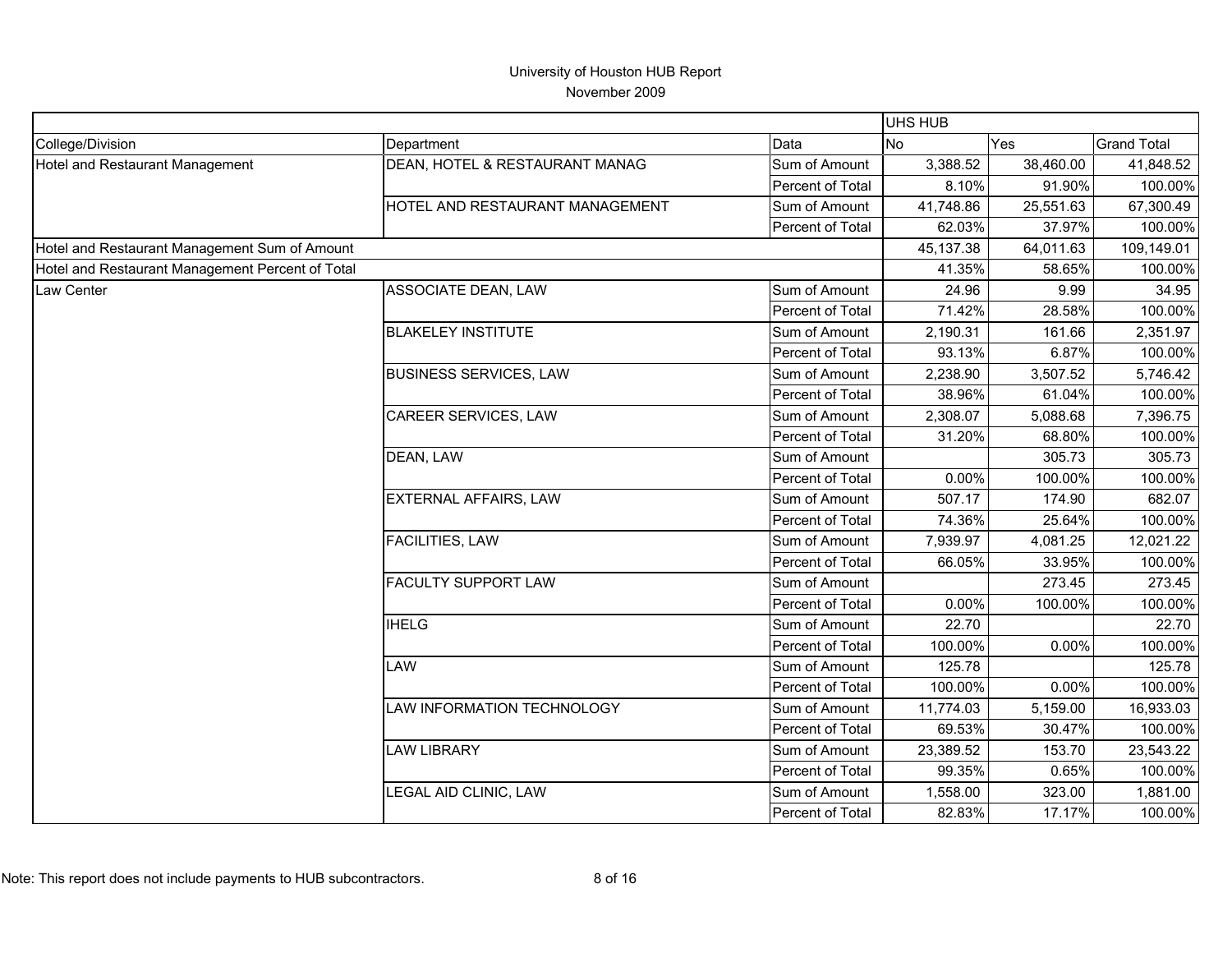|                                  |                                 |                  | <b>UHS HUB</b> |           |                    |
|----------------------------------|---------------------------------|------------------|----------------|-----------|--------------------|
| College/Division                 | Department                      | Data             | <b>No</b>      | Yes       | <b>Grand Total</b> |
| Law Center                       | LEGAL RESEARCH & WRITING, LAW   | Sum of Amount    |                | 101.43    | 101.43             |
|                                  |                                 | Percent of Total | 0.00%          | 100.00%   | 100.00%            |
|                                  | PUBLIC RELS & MARKETING, LAW    | Sum of Amount    | 518.81         |           | 518.81             |
|                                  |                                 | Percent of Total | 100.00%        | 0.00%     | 100.00%            |
|                                  | STUDENT ORGANIZATION, LAW       | Sum of Amount    | 359.97         |           | 359.97             |
|                                  |                                 | Percent of Total | 100.00%        | 0.00%     | 100.00%            |
|                                  | STUDENT SERVICES, LAW           | Sum of Amount    | 4,175.66       | 23.18     | 4,198.84           |
|                                  |                                 | Percent of Total | 99.45%         | 0.55%     | 100.00%            |
| Law Center Sum of Amount         |                                 |                  | 57,133.85      | 19,363.49 | 76,497.34          |
| Law Center Percent of Total      |                                 |                  | 74.69%         | 25.31%    | 100.00%            |
| Liberal Arts and Social Sciences | <b>AEROSPACE STUDIES</b>        | Sum of Amount    | 1,393.26       | 615.21    | 2,008.47           |
|                                  |                                 | Percent of Total | 69.37%         | 30.63%    | 100.00%            |
|                                  | AFRICAN-AMERICAN STUDIES        | Sum of Amount    | 378.99         | 168.65    | 547.64             |
|                                  |                                 | Percent of Total | 69.20%         | 30.80%    | 100.00%            |
|                                  | <b>ANTHROPOLOGY</b>             | Sum of Amount    | 864.26         | 161.79    | 1,026.05           |
|                                  |                                 | Percent of Total | 84.23%         | 15.77%    | 100.00%            |
|                                  | <b>ART</b>                      | Sum of Amount    | 12,657.24      | 8,285.18  | 20,942.42          |
|                                  |                                 | Percent of Total | 60.44%         | 39.56%    | 100.00%            |
|                                  | <b>ARTE PUBLICO</b>             | Sum of Amount    | 27,998.40      | 845.26    | 28,843.66          |
|                                  |                                 | Percent of Total | 97.07%         | 2.93%     | 100.00%            |
|                                  | <b>BAND</b>                     | Sum of Amount    | 8,605.88       |           | 8,605.88           |
|                                  |                                 | Percent of Total | 100.00%        | 0.00%     | 100.00%            |
|                                  | <b>BLAFFER GALLERY</b>          | Sum of Amount    | 26,615.77      | 597.37    | 27,213.14          |
|                                  |                                 | Percent of Total | 97.80%         | 2.20%     | 100.00%            |
|                                  | CENTER FOR PUBLIC HISTORY       | Sum of Amount    | 1,595.95       | 91.54     | 1,687.49           |
|                                  |                                 | Percent of Total | 94.58%         | 5.42%     | 100.00%            |
|                                  | CENTER FOR PUBLIC POLICY        | Sum of Amount    | 638.66         |           | 638.66             |
|                                  |                                 | Percent of Total | 100.00%        | 0.00%     | 100.00%            |
|                                  | <b>COMMUNICATION</b>            | Sum of Amount    | 2,332.02       | 3,913.04  | 6,245.06           |
|                                  |                                 | Percent of Total | 37.34%         | 62.66%    | 100.00%            |
|                                  | <b>COMMUNICATIONS DISORDERS</b> | Sum of Amount    | 10,025.58      | 11,849.95 | 21,875.53          |
|                                  |                                 | Percent of Total | 45.83%         | 54.17%    | 100.00%            |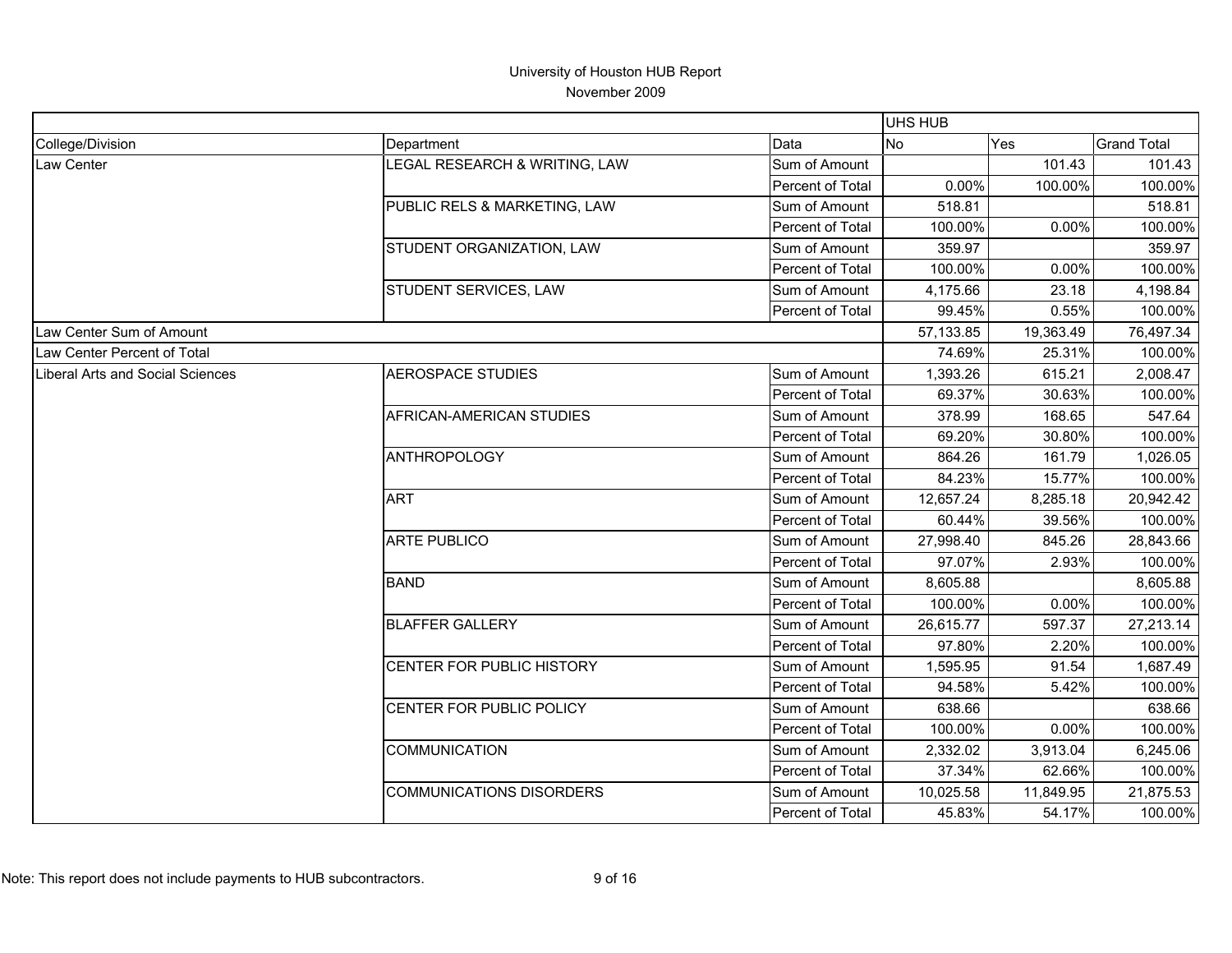|                                  |                                  |                  | <b>UHS HUB</b> |            |                    |
|----------------------------------|----------------------------------|------------------|----------------|------------|--------------------|
| College/Division                 | Department                       | Data             | <b>No</b>      | <b>Yes</b> | <b>Grand Total</b> |
| Liberal Arts and Social Sciences | <b>CWMCA CENTER FOR THE ARTS</b> | Sum of Amount    | 8,643.56       | 100.00     | 8,743.56           |
|                                  |                                  | Percent of Total | 98.86%         | 1.14%      | 100.00%            |
|                                  | DEAN, LIBERAL ARTS & SOC SCI     | Sum of Amount    | 1,906.16       | 3,889.90   | 5,796.06           |
|                                  |                                  | Percent of Total | 32.89%         | 67.11%     | 100.00%            |
|                                  | <b>ECONOMICS</b>                 | Sum of Amount    | 5,006.62       | 4,457.67   | 9,464.29           |
|                                  |                                  | Percent of Total | 52.90%         | 47.10%     | 100.00%            |
|                                  | <b>ENGLISH</b>                   | Sum of Amount    | 6,824.47       | 3,933.51   | 10,757.98          |
|                                  |                                  | Percent of Total | 63.44%         | 36.56%     | 100.00%            |
|                                  | <b>HISPANIC STUDIES</b>          | Sum of Amount    | 9,561.11       | 530.56     | 10,091.67          |
|                                  |                                  | Percent of Total | 94.74%         | 5.26%      | 100.00%            |
|                                  | <b>HISTORY</b>                   | Sum of Amount    | 17,592.40      | 93.31      | 17,685.71          |
|                                  |                                  | Percent of Total | 99.47%         | 0.53%      | 100.00%            |
|                                  | <b>MEXICAN-AMERICAN STUDIES</b>  | Sum of Amount    | 505.00         | 1,249.32   | 1,754.32           |
|                                  |                                  | Percent of Total | 28.79%         | 71.21%     | 100.00%            |
|                                  | <b>MILITARY SCIENCE</b>          | Sum of Amount    | 577.46         | (208.95)   | 368.51             |
|                                  |                                  | Percent of Total | 156.70%        | -56.70%    | 100.00%            |
|                                  | MODERN AND CLASSICAL LANGUAGES   | Sum of Amount    | 349.74         | 93.35      | 443.09             |
|                                  |                                  | Percent of Total | 78.93%         | 21.07%     | 100.00%            |
|                                  | <b>MUSIC</b>                     | Sum of Amount    | 27,371.87      | 3,016.35   | 30,388.22          |
|                                  |                                  | Percent of Total | 90.07%         | 9.93%      | 100.00%            |
|                                  | PHILOSOPHY                       | Sum of Amount    | 93.62          | 32.45      | 126.07             |
|                                  |                                  | Percent of Total | 74.26%         | 25.74%     | 100.00%            |
|                                  | POLITICAL SCIENCE                | Sum of Amount    | 1,472.87       | 6,901.11   | 8,373.98           |
|                                  |                                  | Percent of Total | 17.59%         | 82.41%     | 100.00%            |
|                                  | <b>PSYCHOLOGY</b>                | Sum of Amount    | 34,217.99      | 2,579.20   | 36,797.19          |
|                                  |                                  | Percent of Total | 92.99%         | 7.01%      | 100.00%            |
|                                  | <b>RELIGIOUS STUDIES</b>         | Sum of Amount    | 64.97          | 88.66      | 153.63             |
|                                  |                                  | Percent of Total | 42.29%         | 57.71%     | 100.00%            |
|                                  | <b>SOCIOLOGY</b>                 | Sum of Amount    | 3,991.59       | 3,075.14   | 7,066.73           |
|                                  |                                  | Percent of Total | 56.48%         | 43.52%     | 100.00%            |
|                                  | <b>THEATRE</b>                   | Sum of Amount    | 37,114.89      | 598.20     | 37,713.09          |
|                                  |                                  | Percent of Total | 98.41%         | 1.59%      | 100.00%            |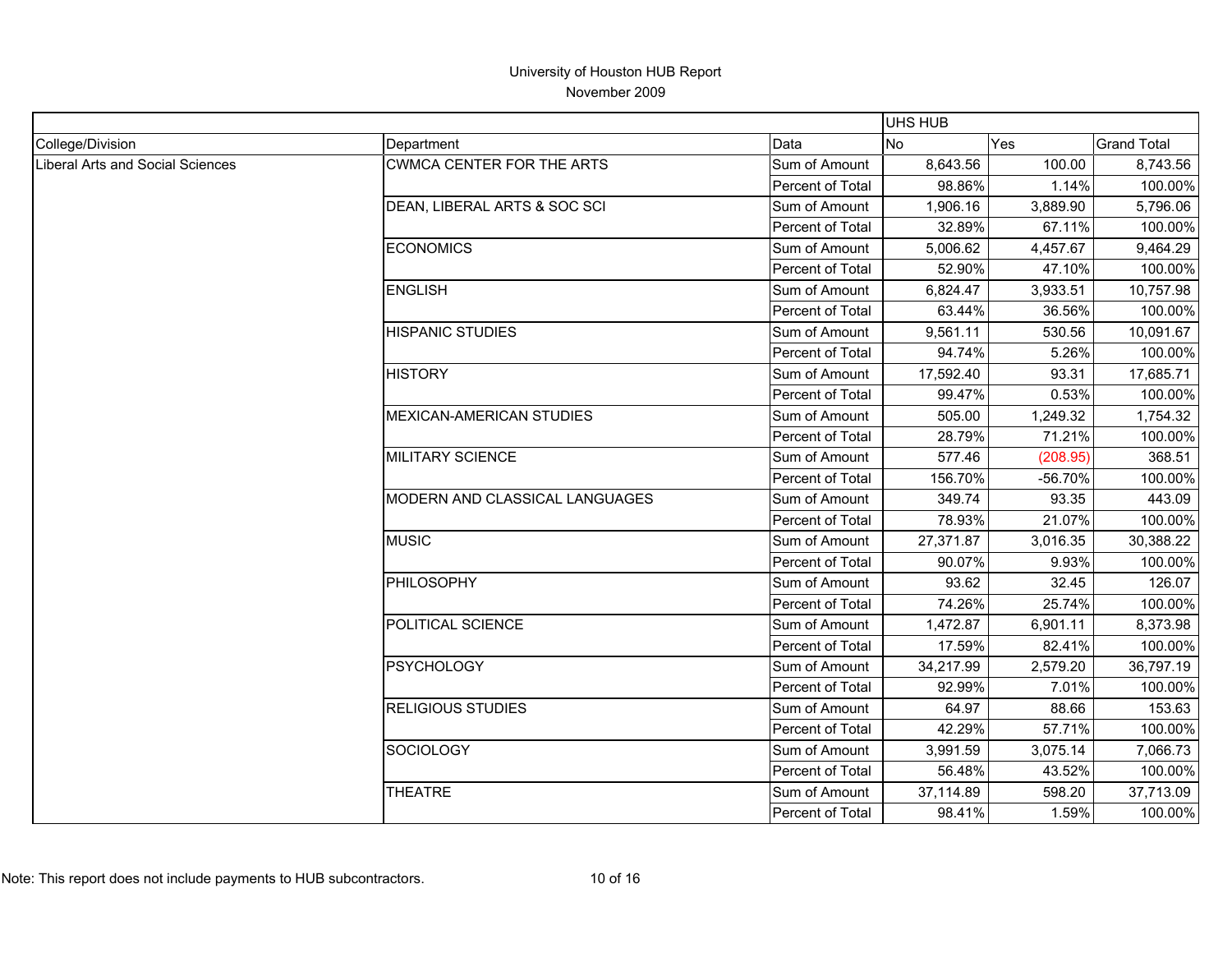|                                                   |                                            |                         | <b>UHS HUB</b> |           |                    |
|---------------------------------------------------|--------------------------------------------|-------------------------|----------------|-----------|--------------------|
| College/Division                                  | Department                                 | Data                    | <b>No</b>      | Yes       | <b>Grand Total</b> |
| Liberal Arts and Social Sciences                  | <b>WOMEN'S STUDIES PROGRAM</b>             | Sum of Amount           | 4,677.16       | 6.79      | 4,683.95           |
|                                                   |                                            | Percent of Total        | 99.86%         | 0.14%     | 100.00%            |
|                                                   | <b>WRITING CENTER</b>                      | Sum of Amount           | 1,285.52       | 2,303.52  | 3,589.04           |
|                                                   |                                            | Percent of Total        | 35.82%         | 64.18%    | 100.00%            |
| Liberal Arts and Social Sciences Sum of Amount    |                                            |                         | 254,363.01     | 59,268.08 | 313,631.09         |
| Liberal Arts and Social Sciences Percent of Total |                                            |                         | 81.10%         | 18.90%    | 100.00%            |
| Library                                           | UNIVERSITY LIBRARIES                       | Sum of Amount           | 347,695.81     | 62,644.11 | 410,339.92         |
|                                                   |                                            | Percent of Total        | 84.73%         | 15.27%    | 100.00%            |
| Library Sum of Amount                             |                                            |                         | 347,695.81     | 62,644.11 | 410,339.92         |
| <b>Library Percent of Total</b>                   |                                            |                         | 84.73%         | 15.27%    | 100.00%            |
| Natural Science and Mathematics                   | <b>BIOLOGY &amp; BIOCHEMISTRY</b>          | Sum of Amount           | 66,814.71      | 10,554.82 | 77,369.53          |
|                                                   |                                            | Percent of Total        | 86.36%         | 13.64%    | 100.00%            |
|                                                   | <b>CAGE INSTITUTE</b>                      | Sum of Amount           | 2,500.00       |           | 2,500.00           |
|                                                   |                                            | Percent of Total        | 100.00%        | 0.00%     | 100.00%            |
|                                                   | <b>CHEMISTRY</b>                           | Sum of Amount           | 99,172.91      | 4,979.93  | 104,152.84         |
|                                                   |                                            | Percent of Total        | 95.22%         | 4.78%     | 100.00%            |
|                                                   | <b>COMPUTER SCIENCE</b>                    | Sum of Amount           | 14,310.79      | 1,183.41  | 15,494.20          |
|                                                   |                                            | Percent of Total        | 92.36%         | 7.64%     | 100.00%            |
|                                                   | CTR FOR NUCLEAR RECEPTORS & CELL SIGNALING | Sum of Amount           | 57,953.53      | 1,580.20  | 59,533.73          |
|                                                   |                                            | <b>Percent of Total</b> | 97.35%         | 2.65%     | 100.00%            |
|                                                   | DEAN, NATURAL SCIENCE & MATHE              | Sum of Amount           | 28,835.79      | 1,667.20  | 30,502.99          |
|                                                   |                                            | Percent of Total        | 94.53%         | 5.47%     | 100.00%            |
|                                                   | EARTH AND ATMOSPHERIC SCIENCES             | Sum of Amount           | 76,178.95      | 12,394.64 | 88,573.59          |
|                                                   |                                            | Percent of Total        | 86.01%         | 13.99%    | 100.00%            |
|                                                   | <b>IMAQS</b>                               | Sum of Amount           | 39,637.21      |           | 39,637.21          |
|                                                   |                                            | Percent of Total        | 100.00%        | 0.00%     | 100.00%            |
|                                                   | INST FOR THEORETICAL & ENG SCI             | Sum of Amount           | 430.63         |           | 430.63             |
|                                                   |                                            | Percent of Total        | 100.00%        | 0.00%     | 100.00%            |
|                                                   | <b>MATHEMATICS</b>                         | Sum of Amount           | 136,233.86     | 8,547.48  | 144,781.34         |
|                                                   |                                            | Percent of Total        | 94.10%         | 5.90%     | 100.00%            |
|                                                   | <b>PHYSICS</b>                             | Sum of Amount           | 26,017.58      | 2,229.52  | 28,247.10          |
|                                                   |                                            | Percent of Total        | 92.11%         | 7.89%     | 100.00%            |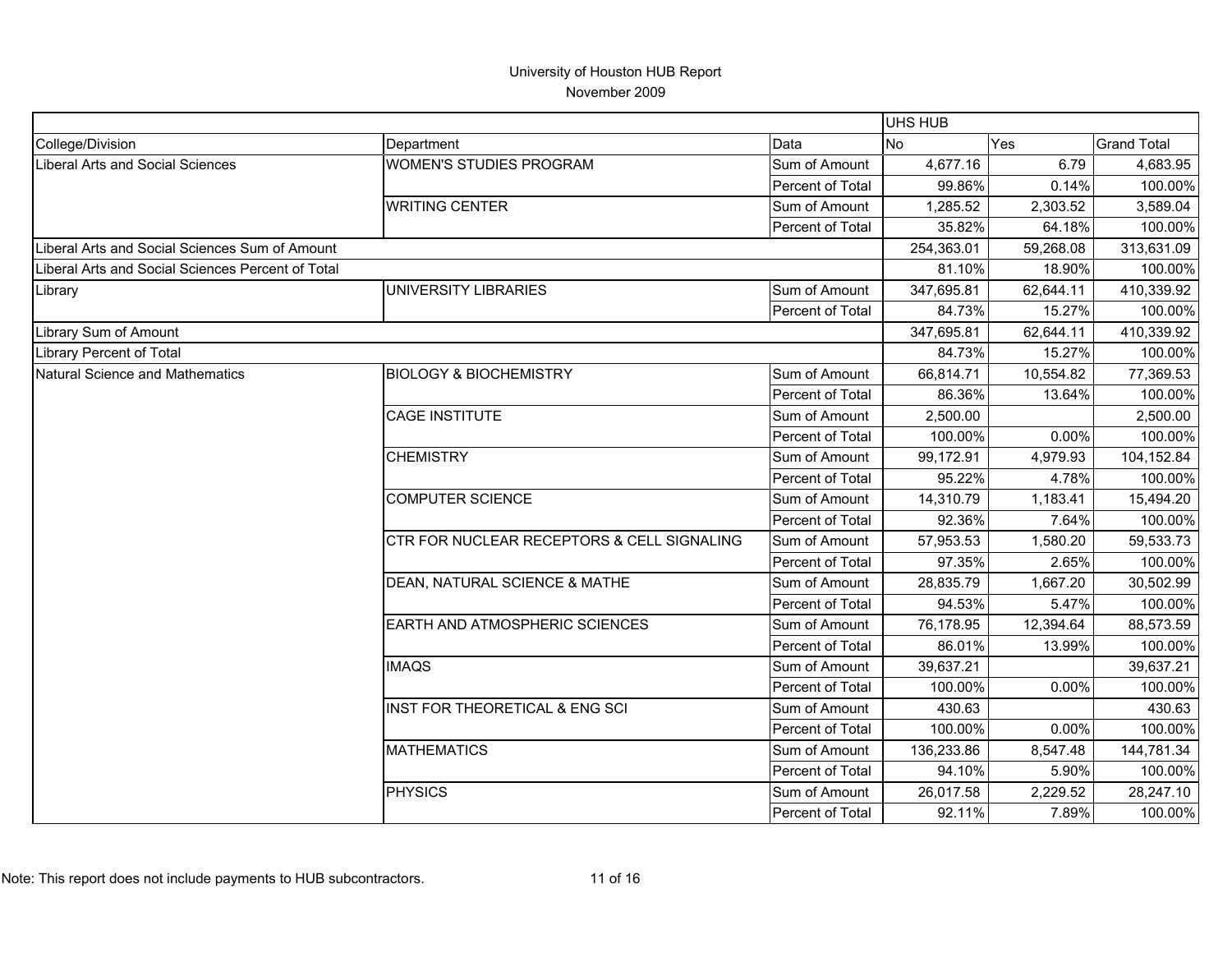|                                                  |                                |                  | UHS HUB    |           |                    |
|--------------------------------------------------|--------------------------------|------------------|------------|-----------|--------------------|
| College/Division                                 | Department                     | Data             | <b>No</b>  | Yes       | <b>Grand Total</b> |
| Natural Science and Mathematics Sum of Amount    |                                |                  | 548,085.96 | 43,137.20 | 591,223.16         |
| Natural Science and Mathematics Percent of Total |                                | 92.70%           | 7.30%      | 100.00%   |                    |
| Optometry                                        | DEAN, OPTOMETRY                | Sum of Amount    | 30,712.79  | 8,500.80  | 39,213.59          |
|                                                  |                                | Percent of Total | 78.32%     | 21.68%    | 100.00%            |
|                                                  | OPT VISION SCIENCES            | Sum of Amount    | 25,299.02  | 262.00    | 25,561.02          |
|                                                  |                                | Percent of Total | 98.98%     | 1.02%     | 100.00%            |
|                                                  | OPTOMETRY CLINIC               | Sum of Amount    | 52,999.80  | 2,218.61  | 55,218.41          |
|                                                  |                                | Percent of Total | 95.98%     | 4.02%     | 100.00%            |
| Optometry Sum of Amount                          |                                |                  | 109,011.61 | 10,981.41 | 119,993.02         |
| Optometry Percent of Total                       |                                |                  | 90.85%     | 9.15%     | 100.00%            |
| Pharmacy                                         | CLINICAL PHARMACY & ADMINISTRA | Sum of Amount    | 9,503.69   | 2,380.41  | 11,884.10          |
|                                                  |                                | Percent of Total | 79.97%     | 20.03%    | 100.00%            |
|                                                  | DEAN, PHARMACY                 | Sum of Amount    | 65,730.52  | 7,662.00  | 73,392.52          |
|                                                  |                                | Percent of Total | 89.56%     | 10.44%    | 100.00%            |
|                                                  | INSTITUTE FOR DRUG EDUCATION   | Sum of Amount    | 405.81     |           | 405.81             |
|                                                  |                                | Percent of Total | 100.00%    | 0.00%     | 100.00%            |
|                                                  | PHARMACOLOGICAL & PHARMACEUTIC | Sum of Amount    | 209,931.00 | 2,762.90  | 212,693.90         |
|                                                  |                                | Percent of Total | 98.70%     | 1.30%     | 100.00%            |
| Pharmacy Sum of Amount                           |                                |                  | 285,571.02 | 12,805.31 | 298,376.33         |
| Pharmacy Percent of Total                        |                                |                  | 95.71%     | 4.29%     | 100.00%            |
| Research                                         | ANIMAL CARE OPERATIONS         | Sum of Amount    | 9,601.40   | 3,330.99  | 12,932.39          |
|                                                  |                                | Percent of Total | 74.24%     | 25.76%    | 100.00%            |
|                                                  | CENTER FOR ADVANCED MATERIALS  | Sum of Amount    | 19,901.55  |           | 19,901.55          |
|                                                  |                                | Percent of Total | 100.00%    | 0.00%     | 100.00%            |
|                                                  | CENTER FOR MATERIALS CHEMISTRY | Sum of Amount    | 583.77     |           | 583.77             |
|                                                  |                                | Percent of Total | 100.00%    | 0.00%     | 100.00%            |
|                                                  | CTR NEURO AND BIOMECH RESEARCH | Sum of Amount    | 33.96      |           | 33.96              |
|                                                  |                                | Percent of Total | 100.00%    | 0.00%     | 100.00%            |
|                                                  | ENVIRONMENTAL INSTIT-HOUSTON   | Sum of Amount    | 127.98     | 1,217.00  | 1,344.98           |
|                                                  |                                | Percent of Total | 9.52%      | 90.48%    | 100.00%            |
|                                                  | <b>GRANTS AND CONTRACTS</b>    | Sum of Amount    | 251.21     |           | 251.21             |
|                                                  |                                | Percent of Total | 100.00%    | 0.00%     | 100.00%            |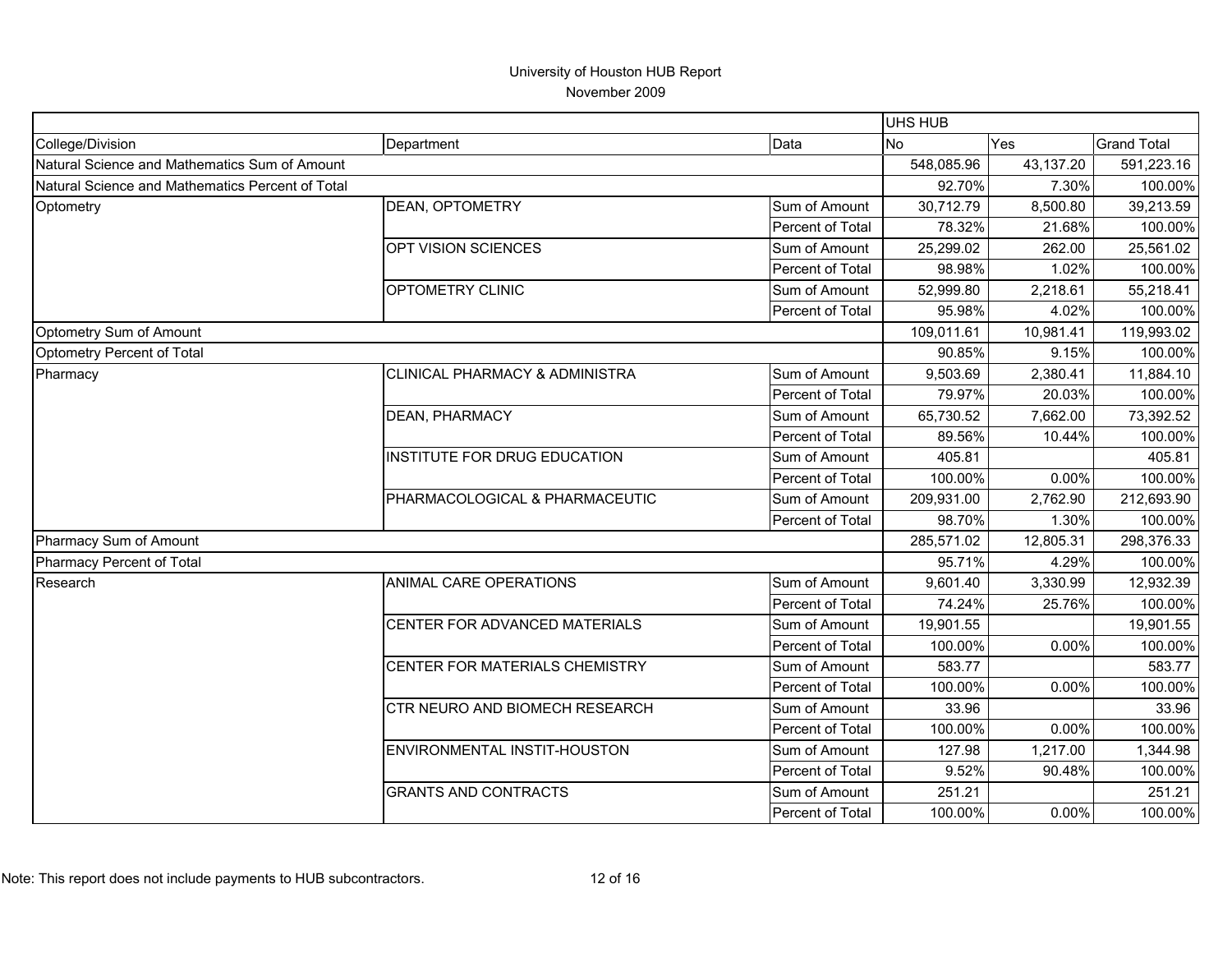|                                  |                                         |                         | UHS HUB    |            |                    |
|----------------------------------|-----------------------------------------|-------------------------|------------|------------|--------------------|
| College/Division                 | Department                              | Data                    | No.        | <b>Yes</b> | <b>Grand Total</b> |
| Research                         | <b>HOUSTON COASTAL CENTER</b>           | Sum of Amount           | 108.06     |            | 108.06             |
|                                  |                                         | Percent of Total        | 100.00%    | 0.00%      | 100.00%            |
|                                  | INSTITUTE FOR MOLECULAR DESIGN          | Sum of Amount           | 64,067.68  |            | 64,067.68          |
|                                  |                                         | Percent of Total        | 100.00%    | 0.00%      | 100.00%            |
|                                  | INSTITUTE FOR SPACE SYSTEMS             | Sum of Amount           | 4.43       |            | 4.43               |
|                                  |                                         | Percent of Total        | 100.00%    | 0.00%      | 100.00%            |
|                                  | OFFICE OF TECHNOLOGY MANAGEMENT         | Sum of Amount           | 19,150.84  |            | 19,150.84          |
|                                  |                                         | Percent of Total        | 100.00%    | 0.00%      | 100.00%            |
|                                  | RESEARCH DIVISION OFFICE                | Sum of Amount           | 33.26      | 376.24     | 409.50             |
|                                  |                                         | Percent of Total        | 8.12%      | 91.88%     | 100.00%            |
|                                  | RESEARCH FINANCIAL SERVICES             | Sum of Amount           | 48.23      | 475.50     | 523.73             |
|                                  |                                         | Percent of Total        | 9.21%      | 90.79%     | 100.00%            |
|                                  | <b>RESEARCH INFORMATION CENTER</b>      | Sum of Amount           | 2,828.85   |            | 2,828.85           |
|                                  |                                         | Percent of Total        | 100.00%    | 0.00%      | 100.00%            |
|                                  | RESEARCH POLICIES/COMPLIANCE/COMMITTEES | Sum of Amount           | 244.00     | 65.50      | 309.50             |
|                                  |                                         | Percent of Total        | 78.84%     | 21.16%     | 100.00%            |
|                                  | <b>TIMES</b>                            | Sum of Amount           | 13,153.71  | 2,867.46   | 16,021.17          |
|                                  |                                         | Percent of Total        | 82.10%     | 17.90%     | 100.00%            |
|                                  | TX CTR SUPERCONDUCTIVITY AT UH          | Sum of Amount           | 59,691.42  | 1,299.25   | 60,990.67          |
|                                  |                                         | Percent of Total        | 97.87%     | 2.13%      | 100.00%            |
|                                  | TX LEARNING/COMPUTATIONAL CTR           | Sum of Amount           | 30,880.01  | 6,733.23   | 37,613.24          |
|                                  |                                         | Percent of Total        | 82.10%     | 17.90%     | 100.00%            |
|                                  | <b>WIND ENERGY CENTER</b>               | Sum of Amount           | 15,995.87  |            | 15,995.87          |
|                                  |                                         | Percent of Total        | 100.00%    | 0.00%      | 100.00%            |
| Research Sum of Amount           |                                         |                         | 236,706.23 | 16,365.17  | 253,071.40         |
| <b>Research Percent of Total</b> |                                         |                         | 93.53%     | 6.47%      | 100.00%            |
| <b>Student Affairs</b>           | <b>CAMPUS ACTIVITIES</b>                | Sum of Amount           | 19,552.14  | 961.70     | 20,513.84          |
|                                  |                                         | Percent of Total        | 95.31%     | 4.69%      | 100.00%            |
|                                  | <b>CAMPUS RECREATION</b>                | Sum of Amount           | 45,653.30  | 5,535.56   | 51,188.86          |
|                                  |                                         | <b>Percent of Total</b> | 89.19%     | 10.81%     | 100.00%            |
|                                  | CENTER FOR STUDENTS W/DISABILITIES      | Sum of Amount           | 99,606.25  | 1,073.46   | 100,679.71         |
|                                  |                                         | Percent of Total        | 98.93%     | 1.07%      | 100.00%            |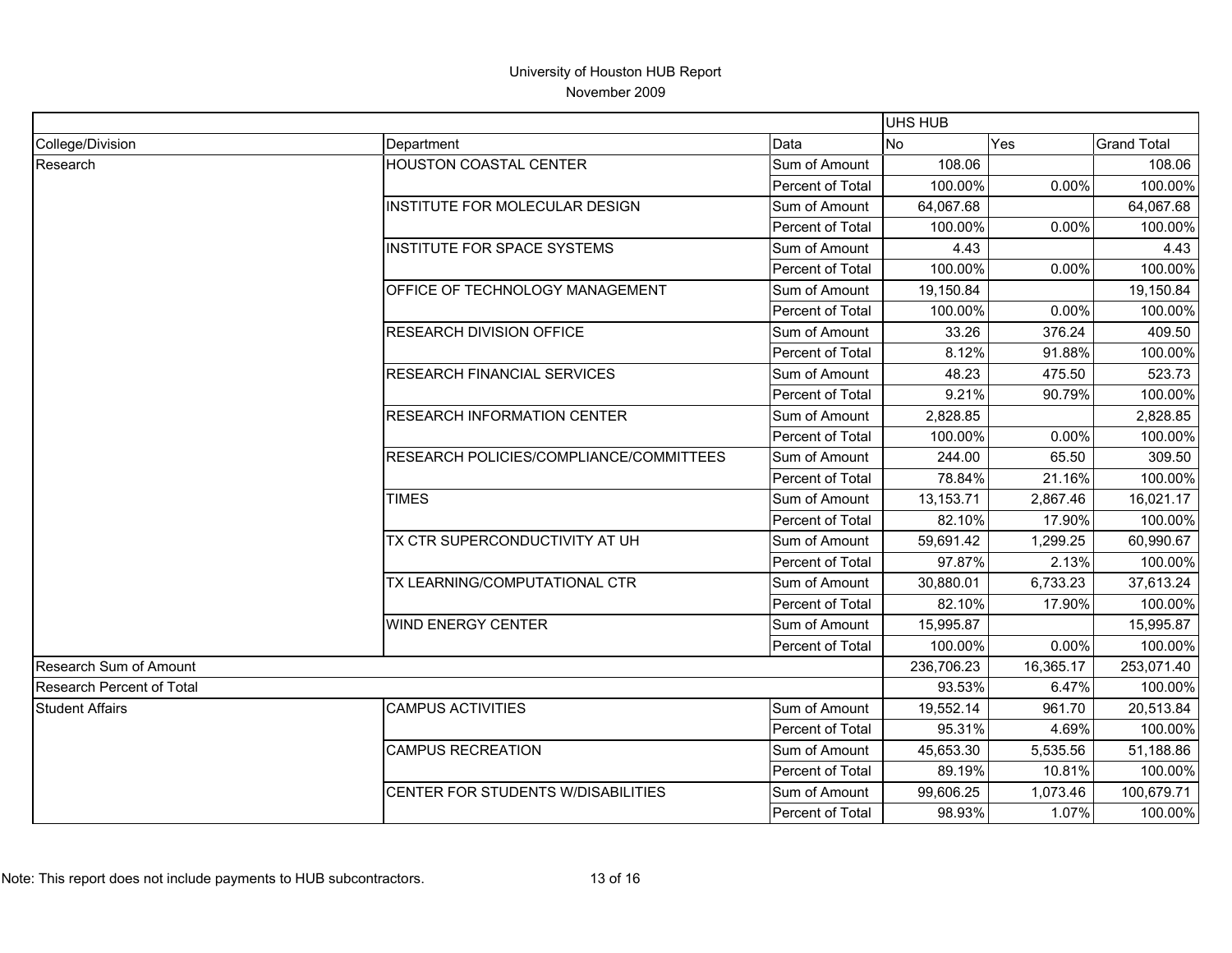|                        |                                       |                  |           | <b>UHS HUB</b> |                    |  |
|------------------------|---------------------------------------|------------------|-----------|----------------|--------------------|--|
| College/Division       | Department                            | Data             | No.       | <b>Yes</b>     | <b>Grand Total</b> |  |
| <b>Student Affairs</b> | CHILD CARE CENTER                     | Sum of Amount    | 11,912.57 | 2,222.59       | 14,135.16          |  |
|                        |                                       | Percent of Total | 84.28%    | 15.72%         | 100.00%            |  |
|                        | COUNSELING AND PSYCH SVCS             | Sum of Amount    | 5,400.23  | 73.16          | 5,473.39           |  |
|                        |                                       | Percent of Total | 98.66%    | 1.34%          | 100.00%            |  |
|                        | <b>DEAN OF STUDENTS</b>               | Sum of Amount    | 3,593.13  |                | 3,593.13           |  |
|                        |                                       | Percent of Total | 100.00%   | 0.00%          | 100.00%            |  |
|                        | INT'L STUDENT & SCHOLAR SERVICES      | Sum of Amount    | 240.90    |                | 240.90             |  |
|                        |                                       | Percent of Total | 100.00%   | 0.00%          | 100.00%            |  |
|                        | LEARNING AND ASSESSMENT SVCS          | Sum of Amount    | 1,141.73  | 261.81         | 1,403.54           |  |
|                        |                                       | Percent of Total | 81.35%    | 18.65%         | 100.00%            |  |
|                        | LEARNING SUPPORT SERVICES             | Sum of Amount    | 68.80     | 1,075.84       | 1,144.64           |  |
|                        |                                       | Percent of Total | 6.01%     | 93.99%         | 100.00%            |  |
|                        | <b>RELIGION CENTER</b>                | Sum of Amount    |           | 137.86         | 137.86             |  |
|                        |                                       | Percent of Total | 0.00%     | 100.00%        | 100.00%            |  |
|                        | <b>RESIDENTIAL LIFE &amp; HOUSING</b> | Sum of Amount    | 87,698.22 | 22,434.11      | 110,132.33         |  |
|                        |                                       | Percent of Total | 79.63%    | 20.37%         | 100.00%            |  |
|                        | <b>STUDENT AFFAIRS</b>                | Sum of Amount    | 5,220.04  | 14.84          | 5,234.88           |  |
|                        |                                       | Percent of Total | 99.72%    | 0.28%          | 100.00%            |  |
|                        | <b>STUDENT HEALTH CENTER</b>          | Sum of Amount    | 41,212.71 | 15,903.73      | 57,116.44          |  |
|                        |                                       | Percent of Total | 72.16%    | 27.84%         | 100.00%            |  |
|                        | <b>STUDENT PHARMACY</b>               | Sum of Amount    | 1,070.16  |                | 1,070.16           |  |
|                        |                                       | Percent of Total | 100.00%   | 0.00%          | 100.00%            |  |
|                        | <b>STUDENT PUBLICATIONS</b>           | Sum of Amount    | 11,409.52 | 204.26         | 11,613.78          |  |
|                        |                                       | Percent of Total | 98.24%    | 1.76%          | 100.00%            |  |
|                        | UNIVERSITY CAREER SERVICES            | Sum of Amount    | 6,604.90  | 1,507.03       | 8,111.93           |  |
|                        |                                       | Percent of Total | 81.42%    | 18.58%         | 100.00%            |  |
|                        | UNIVERSITY CENTER                     | Sum of Amount    | 57,435.33 | 3,881.31       | 61,316.64          |  |
|                        |                                       | Percent of Total | 93.67%    | 6.33%          | 100.00%            |  |
|                        | UNIVERSITY TESTING SERVICES           | Sum of Amount    | 15,964.11 | 3,310.63       | 19,274.74          |  |
|                        |                                       | Percent of Total | 82.82%    | 17.18%         | 100.00%            |  |
|                        | <b>URBAN EXPERIENCE VPSA</b>          | Sum of Amount    |           | 25.40          | 25.40              |  |
|                        |                                       | Percent of Total | 0.00%     | 100.00%        | 100.00%            |  |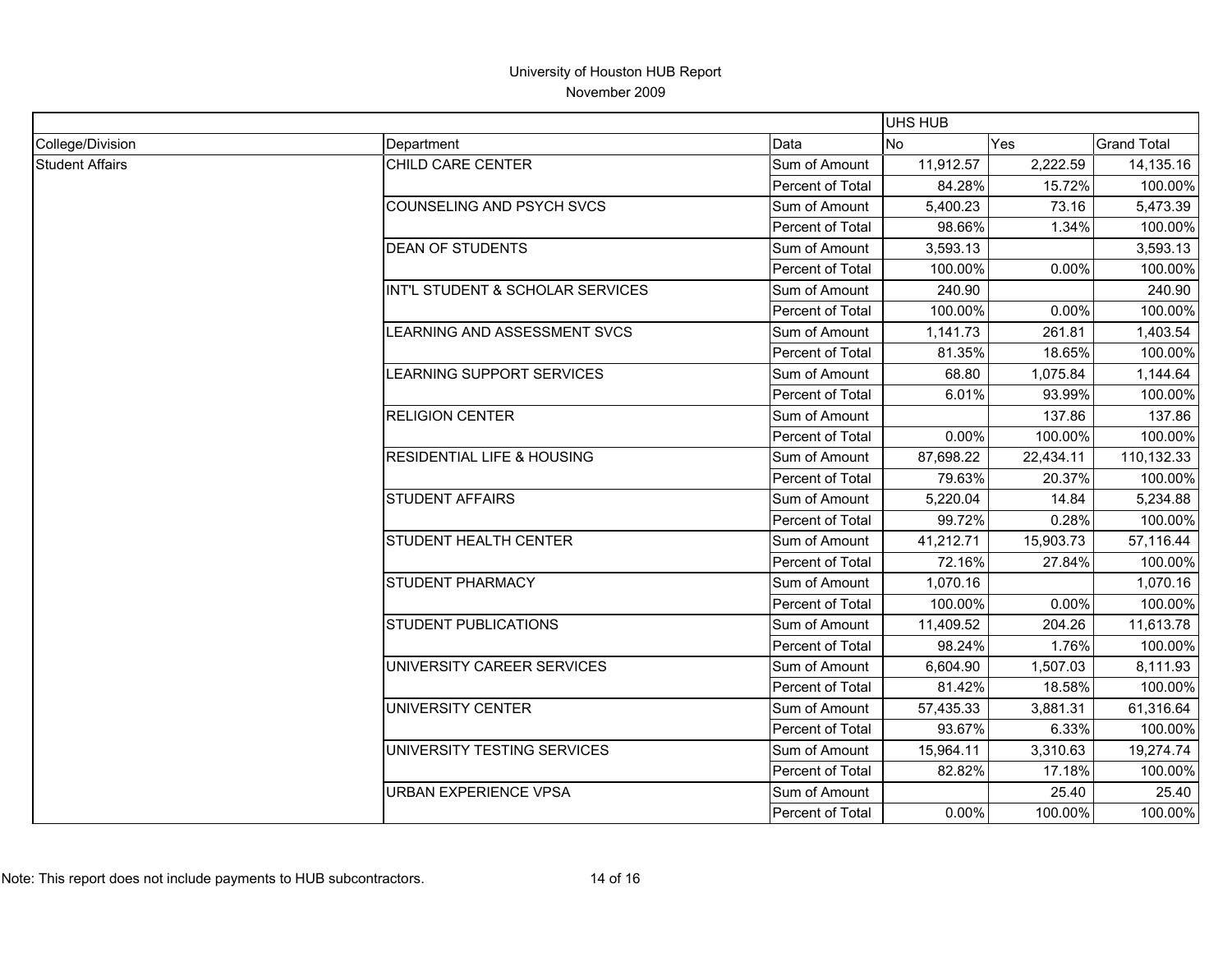|                                         |                                         |                  | UHS HUB   |            |                    |
|-----------------------------------------|-----------------------------------------|------------------|-----------|------------|--------------------|
| College/Division                        | Department                              | Data             | No        | Yes        | <b>Grand Total</b> |
| <b>Student Affairs</b>                  | <b>VETERAN SERVICES</b>                 | Sum of Amount    | 70.00     | 1,378.64   | 1,448.64           |
|                                         |                                         | Percent of Total | 4.83%     | 95.17%     | 100.00%            |
| <b>Student Affairs Sum of Amount</b>    |                                         | 413,854.04       | 60,001.93 | 473,855.97 |                    |
| <b>Student Affairs Percent of Total</b> |                                         |                  | 87.34%    | 12.66%     | 100.00%            |
| Technology                              | CENTER FOR APPLIED TECHNOLOGY           | Sum of Amount    | 158.84    |            | 158.84             |
|                                         |                                         | Percent of Total | 100.00%   | 0.00%      | 100.00%            |
|                                         | CENTER FOR FUTURE OF HEALTH             | Sum of Amount    | 3,638.82  |            | 3,638.82           |
|                                         |                                         | Percent of Total | 100.00%   | 0.00%      | 100.00%            |
|                                         | CENTER FOR LIFE SCIENCES TECH           | Sum of Amount    | 1,130.00  |            | 1,130.00           |
|                                         |                                         | Percent of Total | 100.00%   | 0.00%      | 100.00%            |
|                                         | CENTER FOR TECHNOLOGY LITERACY          | Sum of Amount    | 1,639.77  |            | 1,639.77           |
|                                         |                                         | Percent of Total | 100.00%   | 0.00%      | 100.00%            |
|                                         | DEAN, TECHNOLOGY                        | Sum of Amount    | 56,262.83 | 64,795.86  | 121,058.69         |
|                                         |                                         | Percent of Total | 46.48%    | 53.52%     | 100.00%            |
|                                         | <b>ENGINEERING TECHNOLOGY</b>           | Sum of Amount    | 1,622.20  | 2,037.13   | 3,659.33           |
|                                         |                                         | Percent of Total | 44.33%    | 55.67%     | 100.00%            |
|                                         | HUMAN DEVELOP AND CONSUMER SCI          | Sum of Amount    | 1,831.56  | 3,473.25   | 5,304.81           |
|                                         |                                         | Percent of Total | 34.53%    | 65.47%     | 100.00%            |
|                                         | <b>INFORMATION &amp; LOGISTICS TECH</b> | Sum of Amount    | 3,699.01  | 564.70     | 4,263.71           |
|                                         |                                         | Percent of Total | 86.76%    | 13.24%     | 100.00%            |
|                                         | <b>TMAC</b>                             | Sum of Amount    | 8,973.69  | 57.00      | 9,030.69           |
|                                         |                                         | Percent of Total | 99.37%    | 0.63%      | 100.00%            |
| <b>Technology Sum of Amount</b>         |                                         |                  | 78,956.72 | 70,927.94  | 149,884.66         |
| <b>Technology Percent of Total</b>      |                                         |                  | 52.68%    | 47.32%     | 100.00%            |
| <b>University Advancement</b>           | ADVANCEMENT INFORMATION SVCS            | Sum of Amount    | 1,426.75  | 453.77     | 1,880.52           |
|                                         |                                         | Percent of Total | 75.87%    | 24.13%     | 100.00%            |
|                                         | <b>ANNUAL GIVING</b>                    | Sum of Amount    | 27,459.00 | 119.13     | 27,578.13          |
|                                         |                                         | Percent of Total | 99.57%    | 0.43%      | 100.00%            |
|                                         | <b>CREATIVE SERVICES</b>                | Sum of Amount    | 849.68    | 66.99      | 916.67             |
|                                         |                                         | Percent of Total | 92.69%    | 7.31%      | 100.00%            |
|                                         | <b>DEVELOPMENT</b>                      | Sum of Amount    | 5,402.90  | 934.23     | 6,337.13           |
|                                         |                                         | Percent of Total | 85.26%    | 14.74%     | 100.00%            |